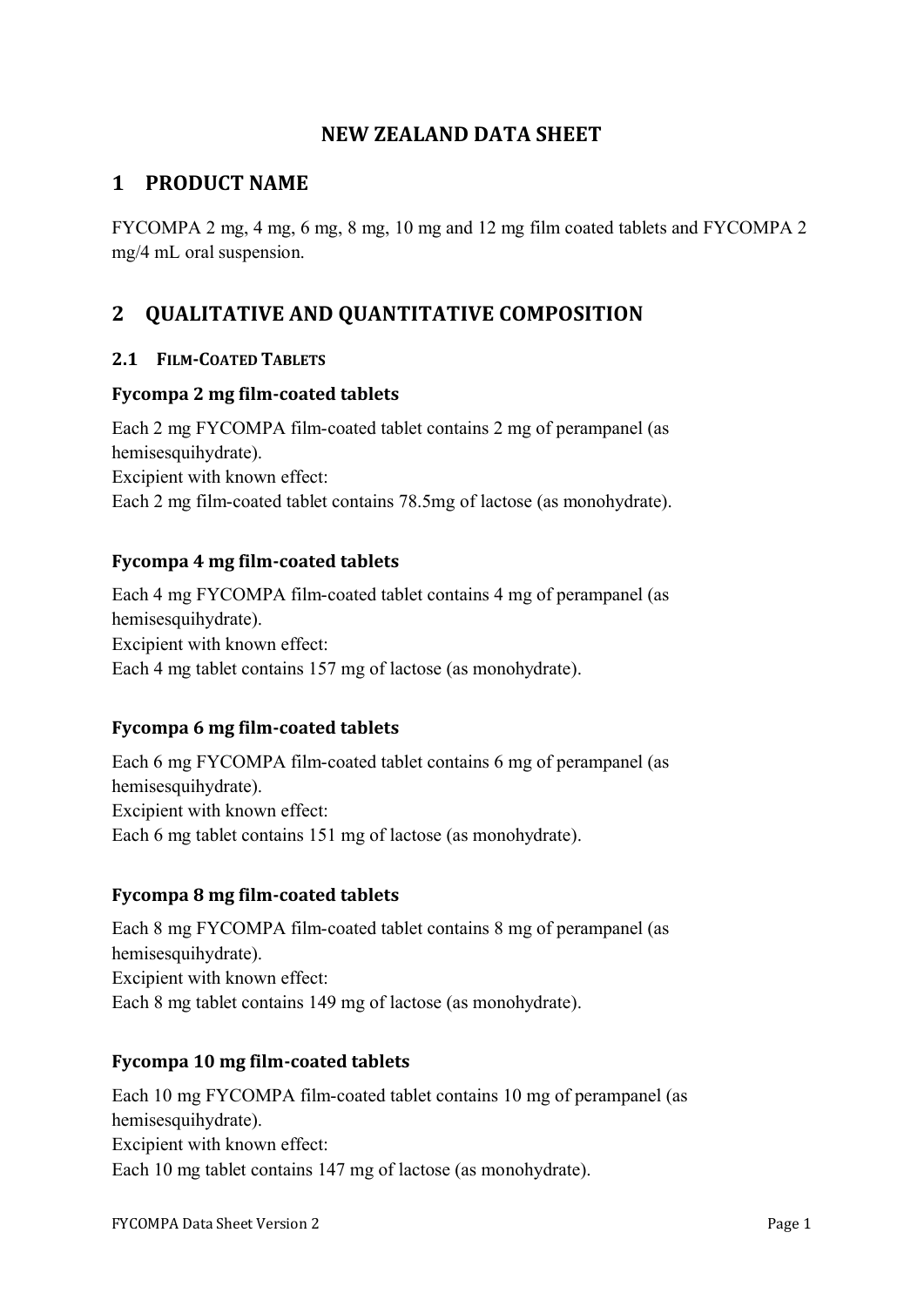## **Fycompa 12 mg film-coated tablets**

Each 12 mg FYCOMPA film-coated tablet contains 12 mg of perampanel (as hemisesquihydrate). Excipient with known effect: Each 12 mg tablet contains 145 mg of lactose (as monohydrate).

### **All film-coated tablets**

Excipients with known effect: Sugars (as lactose)

For the full list of excipients, see Section [6.1](#page-29-0) List of excipients.

#### **2.2 ORAL SUSPENSION**

Each bottle of 340 mL oral suspension contains 170 mg perampanel (as hemisesquihydrate). Each 4 mL of oral suspension contains 2 mg perampanel (as hemisesquihydrate). Excipient with known effect: Each 4 mL of oral suspension contains: 1000 mg sorbitol solution (70%) (crystallising), 4.40 mg sodium benzoate.

For the full list of excipients, see Section [6.1](#page-29-0) List of excipients.

# **3** PHARMACEUTICAL FORM

#### **3.1 FILM COATED TABLETS**

FYCOMPA 2 mg film-coated tablets are orange, round, biconvex tablets, engraved with E275 on one side and '2' on other side.

FYCOMPA 4 mg film-coated tablets are red, round, biconvex tablets, engraved with E277 on one side and '4' on other side.

FYCOMPA 6 mg film-coated tablets are pink, round, biconvex tablets, engraved with E294 on one side and '6' on other side

FYCOMPA 8 mg film-coated tablets are purple, round, biconvex tablets, engraved with E295 on one side and '8' on other side.

FYCOMPA 10 mg film-coated tablets are green, round, biconvex tablets, engraved with E296 on one side and '10' on other side.

FYCOMPA 12 mg film-coated tablets are blue, round, biconvex tablets, engraved with E297 on one side and '12' on other side.

#### **3.2 ORAL SUSPENSION**

FYCOMPA oral suspension appears as a white to off-white suspension.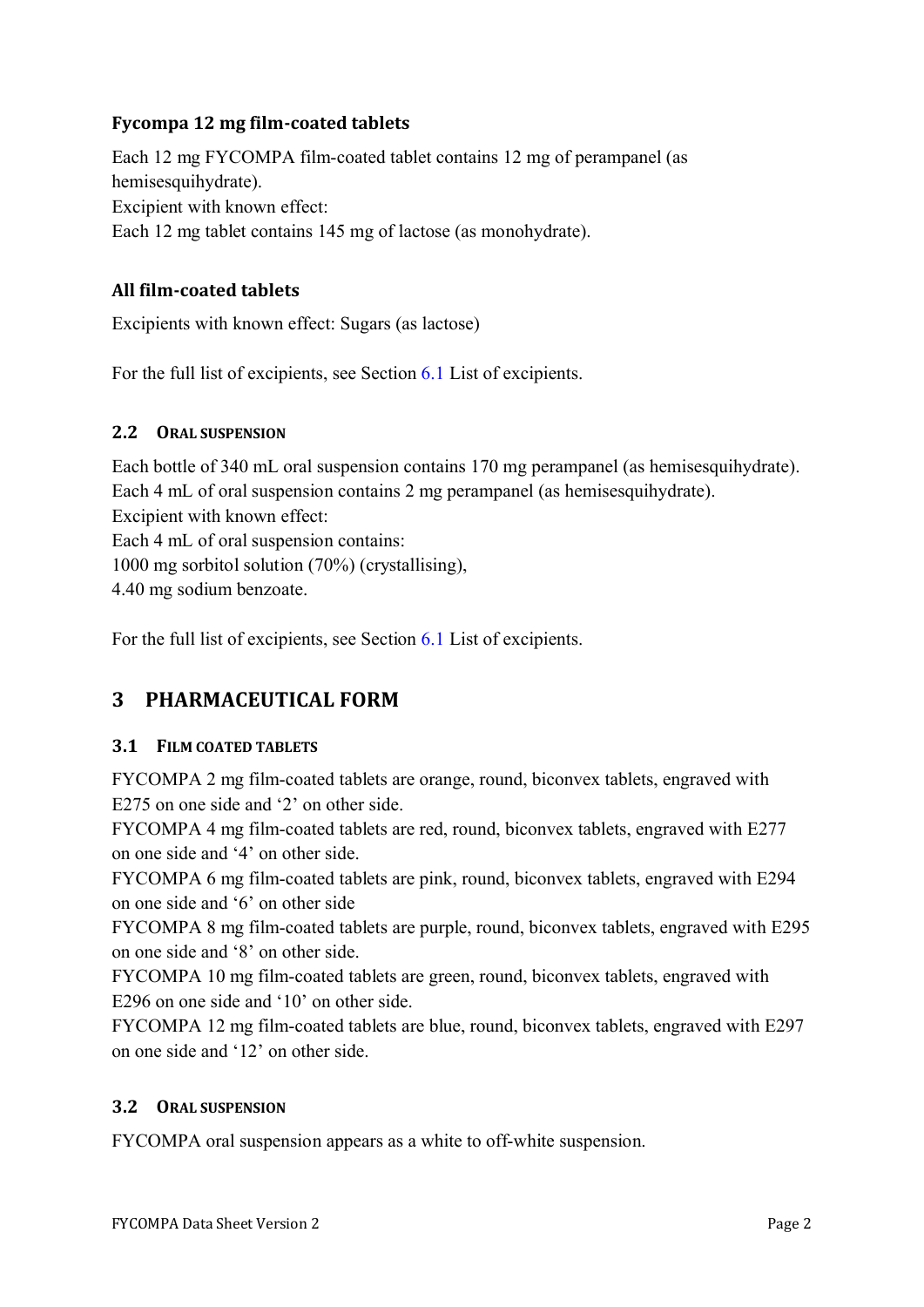# **4 CLINICAL PARTICULARS**

#### **4.1 THERAPEUTIC INDICATIONS**

FYCOMPA is indicated for the adjunctive treatment of

- Partial-onset seizures (POS) with or without secondarily generalised seizures in patients from 4 years of age with epilepsy.
- Primary generalised tonic-clonic seizures (PGTCS) in patients from 7 years of age with idiopathic generalised epilepsy.

### <span id="page-2-0"></span>**4.2 DOSE AND METHOD OF ADMINISTRATION**

FYCOMPA must be titrated, according to individual patient response, in order to optimise the balance between efficacy and tolerability. FYCOMPA should be taken orally once daily at bedtime.

The physician should prescribe the most appropriate formulation and strength according to weight and dose. Alternate formulations of perampanel are available, including oral suspension.

### **Dose and Titration for all patients**

[Table 1](#page-3-0) summarises the recommended posology for patients with Partial-Onset Seizures from 4 years of age and patients with Primary Generalised Tonic Clonic Seizures from 7 years of age.

Treatment with FYCOMPA should be initiated with the lowest dose specified in [Table 1](#page-3-0) for the patient's age and weight. The dose may be increased based on clinical response and tolerability by increments according to age and weight as specified in [Table 1](#page-3-0) (no more frequently than either weekly or every 2-4 weeks as per half-life considerations described below) to a maintenance dose according to age and weight as specified in [Table 1.](#page-3-0)Real world experience suggests that slower titration may lead to improved tolerability. Depending upon individual clinical response and tolerability at the recommended maintenance dose, the dose may be increased by increments no more frequently than either weekly or every 2-4 weeks according to age and weight as specified in [Table 1](#page-3-0) to the Recommended Maximum Dose specified in [Table 1,](#page-3-0) which may be effective in some patients (see Section [4.4](#page-5-0) Special warnings and precautions for use). It is recommended that FYCOMPA is maintained at the lowest dose that controls symptoms in order to reduce potential adverse events.

Concomitant medicines, such as moderate and strong CYP3A4 inducers, including enzymeinducing AEDs such as phenytoin, carbamazepine, and oxcarbazepine, may impact the halflife of perampanel (see Section [4.5](#page-10-0) Interactions with other medicines and other forms of interactions). Patients who are taking concomitant medicinal products that do not shorten the half-life of perampanel should be titrated no more frequently than every 2-4 weeks. Patients who are taking concomitant medicinal products that shorten the half-life of perampanel (See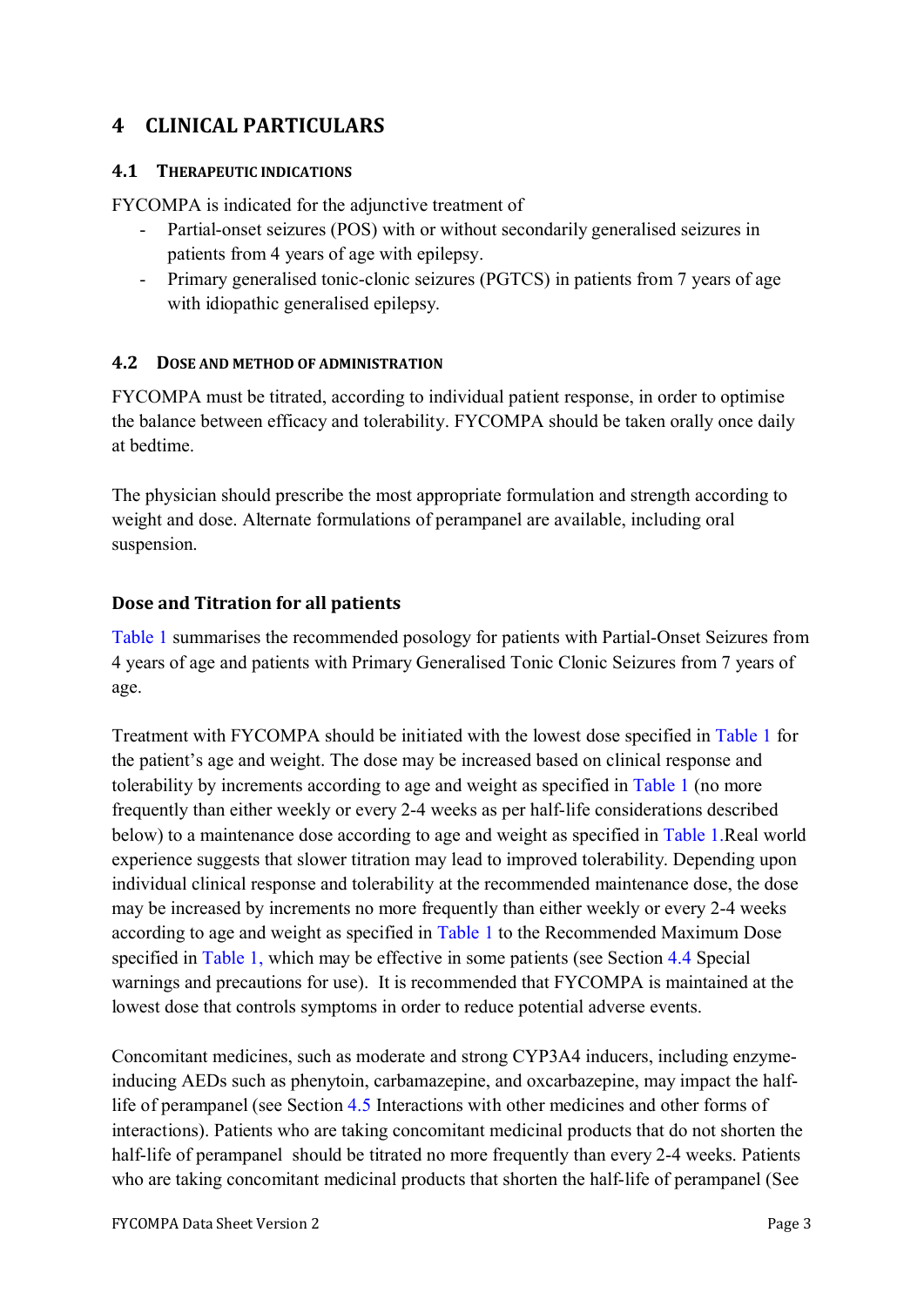section [4.5](#page-10-0) Interactions with other medicines and other forms of interactions) should be titrated no more frequently than at weekly intervals.

| $\mu$ ago, and rammary                                            | $\sigma$ of the distribution of $\sigma$ and $\sigma$ and $\sigma$ and $\sigma$ and $\sigma$<br>Adult/adolescent | Children $($ 12 years); weighing:           |                                             |                                    |  |
|-------------------------------------------------------------------|------------------------------------------------------------------------------------------------------------------|---------------------------------------------|---------------------------------------------|------------------------------------|--|
|                                                                   | (12 years and<br>older)                                                                                          | $\geq 30$ kg                                | $20 - 30$ kg                                | $< 20 \text{ kg}$                  |  |
| Recommended<br>starting dose                                      | 2 mg/day<br>(4 ml/day)                                                                                           | 2 mg/day<br>(4 ml/day)                      | 1 mg/day<br>(2 ml/day)                      | 1 mg/day<br>(2 ml/day)             |  |
| Titration<br>increments up to<br>maintenance<br>dose <sup>a</sup> | 2 mg/day<br>$(4 \text{ ml/day})$                                                                                 | 2 mg/day<br>$(4 \text{ ml/day})$            | 1 mg/day<br>(2 ml/day)                      | 1 mg/day<br>(2 ml/day)             |  |
| Recommended<br>maintenance<br>dose                                | $4 - 8$ mg/day<br>$(8 - 16 \text{ ml/day})$                                                                      | $4 - 8$ mg/day<br>$(8 - 16 \text{ ml/day})$ | $4 - 6$ mg/day<br>$(8 - 12 \text{ ml/day})$ | $2 - 4$ mg/day<br>$(4 - 8$ ml/day) |  |
| Titration<br>increments up to<br>maximum dose <sup>a</sup>        | 2 mg/day<br>$(4 \text{ ml}/day)$                                                                                 | 2 mg/day<br>$(4 \text{ ml/day})$            | 1 mg/day<br>(2 ml/day)                      | $0.5$ mg/day<br>(1 ml/day)         |  |
| Recommended<br>maximum dose                                       | 12 mg/day<br>(24 ml/day)                                                                                         | 12 mg/day<br>$(24 \text{ ml/day})$          | 8 mg/day<br>$(16 \text{ ml/day})$           | 6 mg/day<br>$(12 \text{ ml/day})$  |  |

<span id="page-3-0"></span>**Table 1: Recommended posology for patients with Partial-Onset Seizures (from 4 years of age) and Primary Generalised Tonic Clonic Seizures (from 7 years of age)**

a: Titration for patients taking medicinal products that do not shorten the half-life of perampanel should occur no more frequently than every 2-4 weeks.

Titration for patients taking medicinal products that shorten the half-life of perampanel should occur no more frequently than weekly intervals

## **Treatment withdrawal and missed doses**

When withdrawing FYCOMPA, the dose should be gradually reduced (see Section [4.4](#page-5-0)) Special warnings and precautions for use).

Single missed dose: As perampanel has a long half-life, the patient should wait and take their next dose as scheduled.

If more than 1 dose has been missed, for a continuous period of less than 5 half-lives (3 weeks for patients not taking perampanel metabolism-inducing AEDs, 1 week for patients taking perampanel metabolism-inducing AEDs (see Section [4.5](#page-10-0) Interactions with other medicines and other forms of interactions), consideration should be given to restart treatment from the last dose level.

If a patient has discontinued perampanel for a continuous period of more than 5 half-lives, it is recommended that initial dosing recommendations given above should be followed.

#### **Dosage adjustment in renal impairment**

Dose adjustment is not required in patients with mild renal impairment. Use in patients with moderate or severe renal impairment or patients undergoing haemodialysis is not recommended.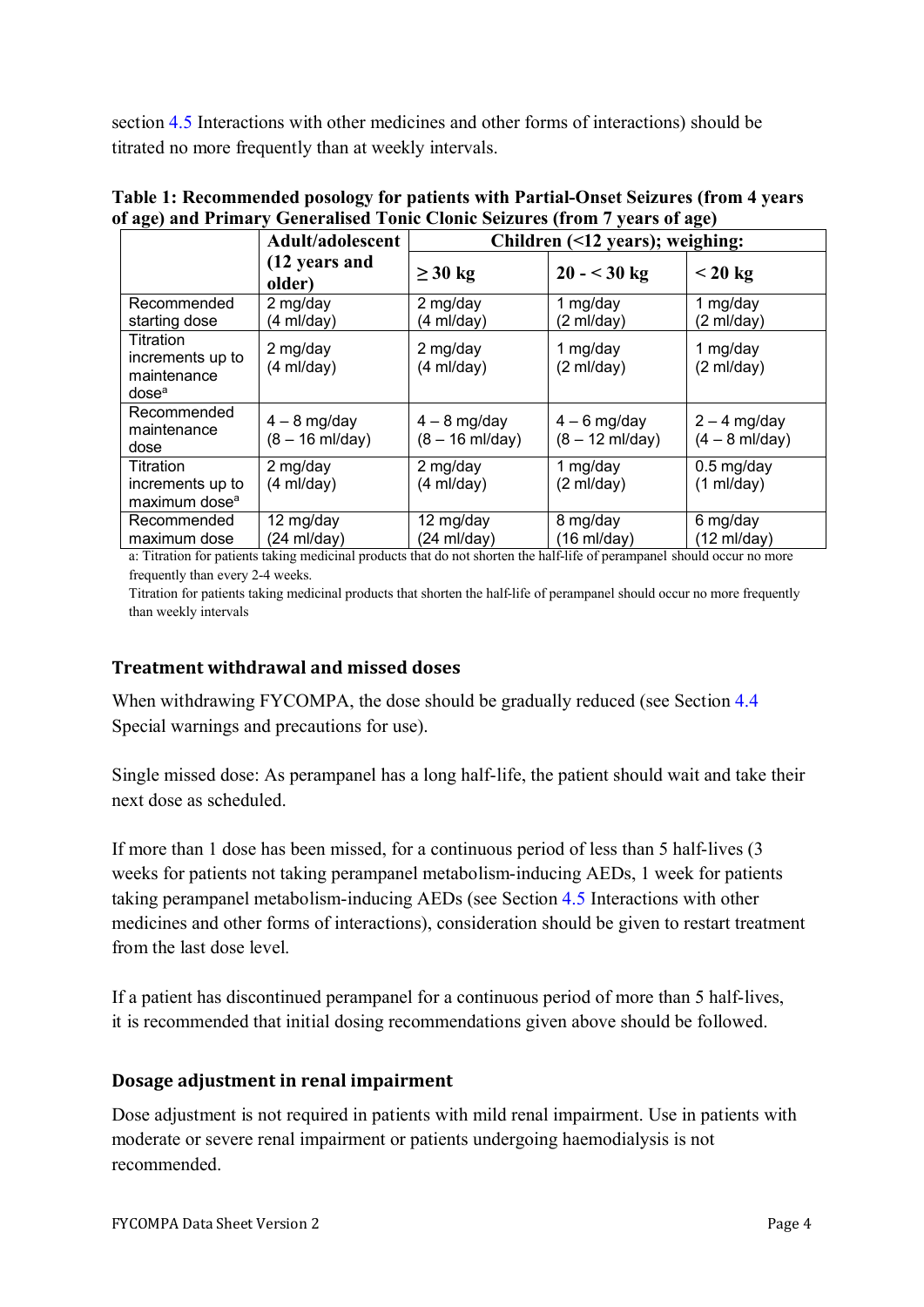#### **Dosage adjustment in hepatic impairment**

Dose increases in adult and adolescent patients with mild and moderate hepatic impairment should be based on clinical response and tolerability.

For adult and adolescent patients with mild or moderate hepatic impairment, dosing can be initiated at the starting dose specified in [Table 1.](#page-3-0) Patients should be up-titrated slowly and no faster than every 2 weeks based on tolerability and effectiveness. FYCOMPA dosing for patients with mild and moderate impairment should not exceed the maintenance dose specified in [Table 1.](#page-3-0)

No data is available in children <12 years with mild or moderate hepatic impairment. No dosing recommendation can be made for these children.

Use in patients with severe hepatic impairment is not recommended.

## **Elderly patients**

FYCOMPA should be used with caution in the elderly (see Section [4.4](#page-5-0) Special warnings and precautions for use).

## **Paediatric patients**

There is limited long term safety data in children below 12 years of age. The safety and efficacy of FYCOMPA in children below 4 years of age with POS and 7 years of age with PGTCS have not been established yet.

## **Method of administration**

FYCOMPA should be taken as single oral dose at bedtime. It may be taken with or without food (see Section [5.2P](#page-26-0)harmacokinetic properties).

The film-coated tablet should be swallowed whole with a glass of water. It should not be chewed, crushed or split. The film-coated tablets cannot be split accurately as there is no break line. To ensure the patient receives the entire dose the tablets should be swallowed whole without chewing or crushing.

The oral suspension should be shaken vigorously for at least 5 seconds before every administration. The press in-bottle adapter (PIBA) which is supplied in the product carton should be inserted firmly into the neck of the bottle before use and remain in place for the duration of the usage of the bottle. The oral syringe should be inserted into the PIBA and the dose withdrawn from the inverted bottle. The provided adaptor and graduated oral dosing syringe should be used to administer the oral suspension. A household teaspoon or tablespoon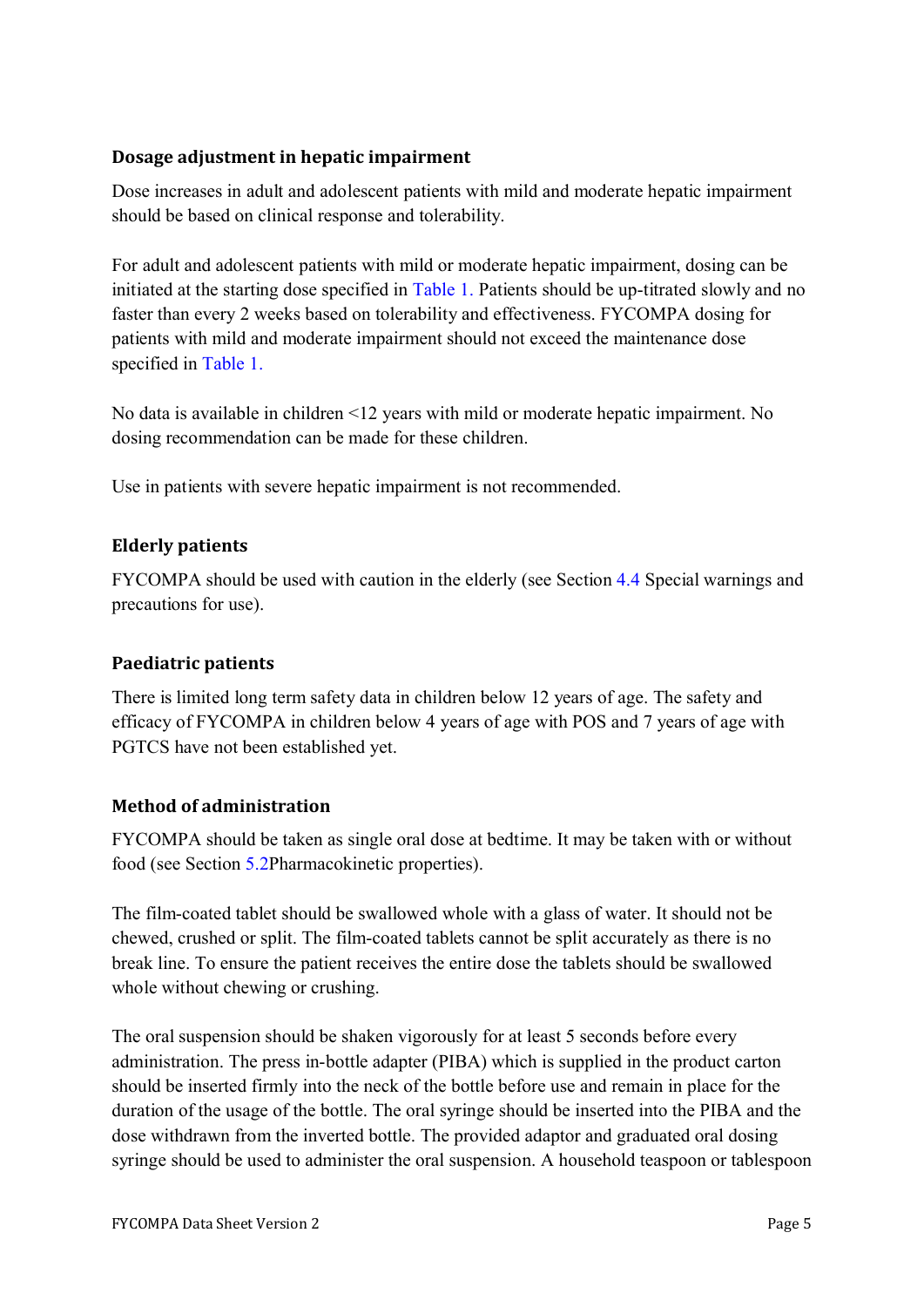is not an adequate measuring device. The cap should be replaced after each use. The cap fits properly when the PIBA is in place.

Discard any unused FYCOMPA oral suspension remaining 90 days after first opening the bottle.

### **4.3 CONTRAINDICATIONS**

Hypersensitivity to the active substance or to any of the excipients (see Section [6.1](#page-29-0) List of excipients).

#### <span id="page-5-0"></span>**4.4 SPECIAL WARNINGS AND PRECAUTIONS FOR USE**

#### **Suicidal ideation and behaviour**

Antiepileptic drugs (AED), including FYCOMPA, increase the risk of suicidal thoughts or behaviour in patients taking these drugs for any indication. Patients treated with any AED for any indication should be monitored for the emergence or worsening of depression, suicidal thoughts or behaviour, and/or any unusual changes in mood or behaviour.

Pooled analyses of 199 placebo-controlled clinical trials (mono- and adjunctive therapy) of 11 different AEDs showed that patients randomised to one of the AEDs had approximately twice the risk (adjusted Relative Risk 1.8, 95% ci:1.2, 2.7) of suicidal thinking or behaviour compared to patients randomised to placebo. In these trials, which had a median treatment duration of 12 weeks, the estimated incidence rate of suicidal behaviour or ideation among 27,863 AED-treatment patients was 0.43%, compared to 0.24% among 16,029 placebotreated patients, representing an increase of approximately one case of suicidal thinking or behaviour for every 530 patients treated. There were four suicides in drug-treated patients in the trials and none in the placebo-treated patients, but the number is too small to allow any conclusion about drug effect on suicide.

The increased risk of suicidal thoughts or behaviour with AEDs was observed as early as one week after starting drug treatment with AEDs and persisted for the duration of treatment assessed. Because most trials included in the analysis did not extend beyond 24 weeks, the risk of suicidal thoughts or behaviour beyond 24 weeks could not be assessed.

The risk of suicidal thoughts or behaviour was generally consistent among drugs in the data analyses. The finding of increased risk with AEDs of varying mechanisms of action and across a range of indications suggests that the risk applies to all AEDs used for any indication. The risk did not vary substantially by age (5-100 years) in the clinical trials analysed. Table 2 shows absolute and relative risk by indication for all evaluated AEDs.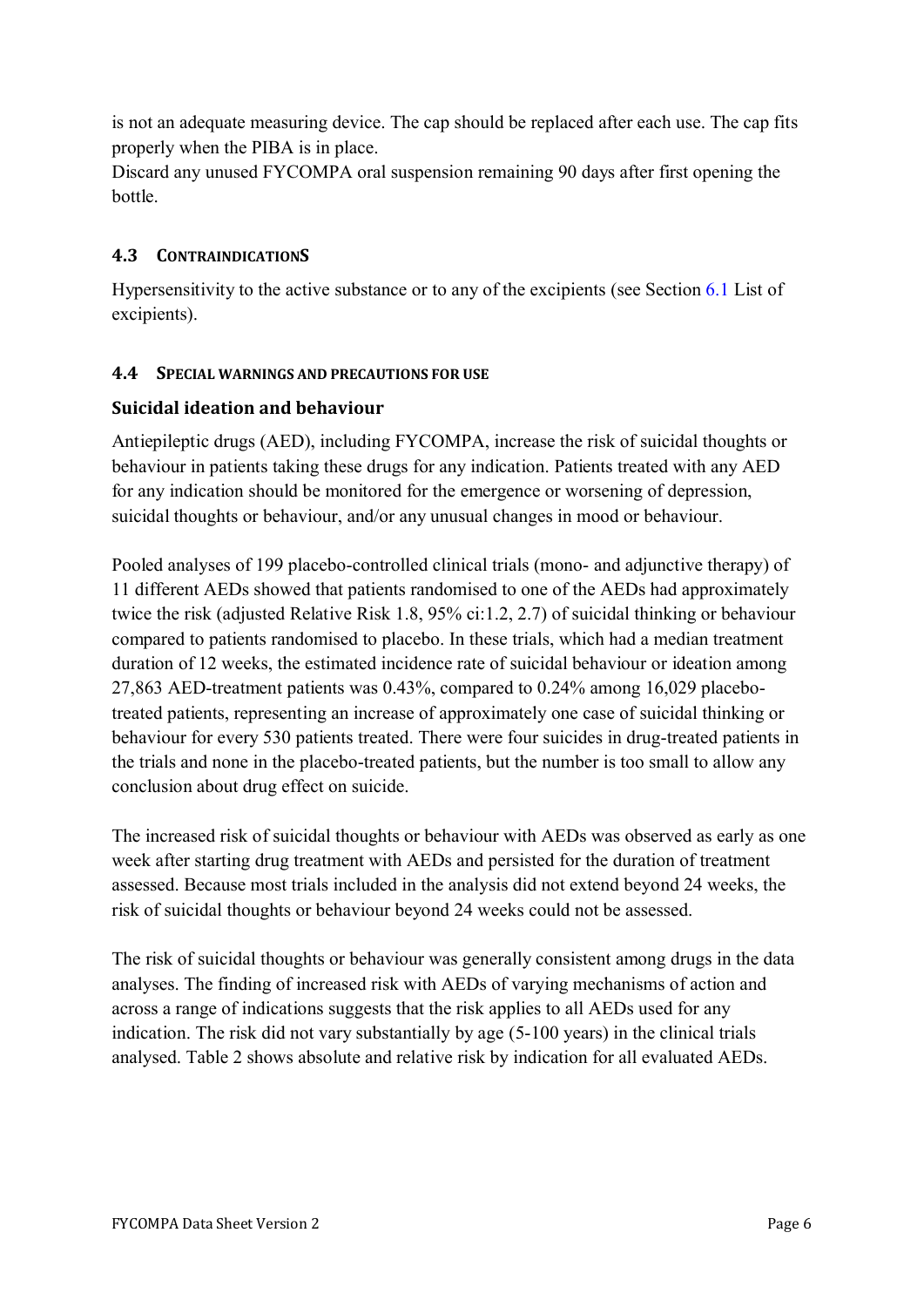| Indication  | <b>Placebo Patients</b><br>with Events Per<br><b>1000 Patients</b> | <b>Drug Patients</b><br>with Events<br><b>Per 1000</b><br><b>Patients</b> | <b>Relative Risk:</b><br><b>Incidence of</b><br><b>Events in Drug</b><br><b>Patients</b><br>Incidence in<br><b>Placebo Patients</b> | <b>Risk</b><br>Difference:<br><b>Additional</b><br><b>Drug Patients</b><br>with Events Per<br><b>1000 Patients</b> |
|-------------|--------------------------------------------------------------------|---------------------------------------------------------------------------|-------------------------------------------------------------------------------------------------------------------------------------|--------------------------------------------------------------------------------------------------------------------|
| Epilepsy    | 1.0                                                                | 3.4                                                                       | 3.5                                                                                                                                 | 2.4                                                                                                                |
| Psychiatric | 5.7                                                                | 8.5                                                                       | 1.5                                                                                                                                 | 2.9                                                                                                                |
| Other       | 1.0                                                                | 1.8                                                                       | 1.9                                                                                                                                 | 0.9                                                                                                                |
| Total       | 2.4                                                                | 4.3                                                                       | 1.8                                                                                                                                 | 1.9                                                                                                                |

**Table 2: Risk by indication for Antiepileptic Drugs in the Pooled Analysis**

The relative risk for suicidal thoughts or behaviour was higher in clinical trials for epilepsy than in clinical trials for psychiatric or other indications, but the absolute risk differences were similar for epilepsy and psychiatric conditions.

Anyone considering prescribing FYCOMPA or any other AED must balance the risk with the risk of untreated illness. Epilepsy and many other illnesses for which AEDs are prescribed are themselves associated with morbidity and mortality and an increased risk of suicidal thoughts and behaviour. Should suicidal thoughts and behaviour emerge during treatment, the prescriber needs to consider whether the emergence of these symptoms in any given patient may be related to the illness being treated.

Patients, their caregivers, and families should be informed that AEDs increase the risk of suicidal thoughts and behaviour and should be advised of the need to be alert for the emergence or worsening of the signs and symptoms of depression, any unusual changes in mood or behaviour, or the emergence of suicidal thoughts, behaviour, or thoughts about selfharm. Behaviours of concern should be reported immediately to the treating doctor.

# **Drug Reaction with Eosinophilia and Systemic Symptoms (DRESS)/Multiorgan Hypersensitivity**

Drug Reaction with Eosinophilia and Systemic Symptoms (DRESS), also known as Multiorgan hypersensitivity, has been reported in patients taking antiepileptic drugs, including FYCOMPA. DRESS may be fatal or life-threatening. If signs or symptoms of DRESS are present, the patient should be evaluated immediately and FYCOMPA should be discontinued if an alternative aetiology for the signs or symptoms cannot be established.

## **Nervous system disorders**

#### *<u>Dizziness</u>* and *gait disturbance*

FYCOMPA caused dose-related increases in events related to dizziness and disturbance in gait or coordination (see Section [4.8](#page-15-0) Undesirable Effects). In the controlled Phase 3 epilepsy clinical trials, dizziness and vertigo were reported in 35% and 47% of patients randomised to receive FYCOMPA at doses of 8 mg and 12 mg/day, respectively, compared to 10% of placebo-treated patients. The gait disturbance related events (including ataxia, gait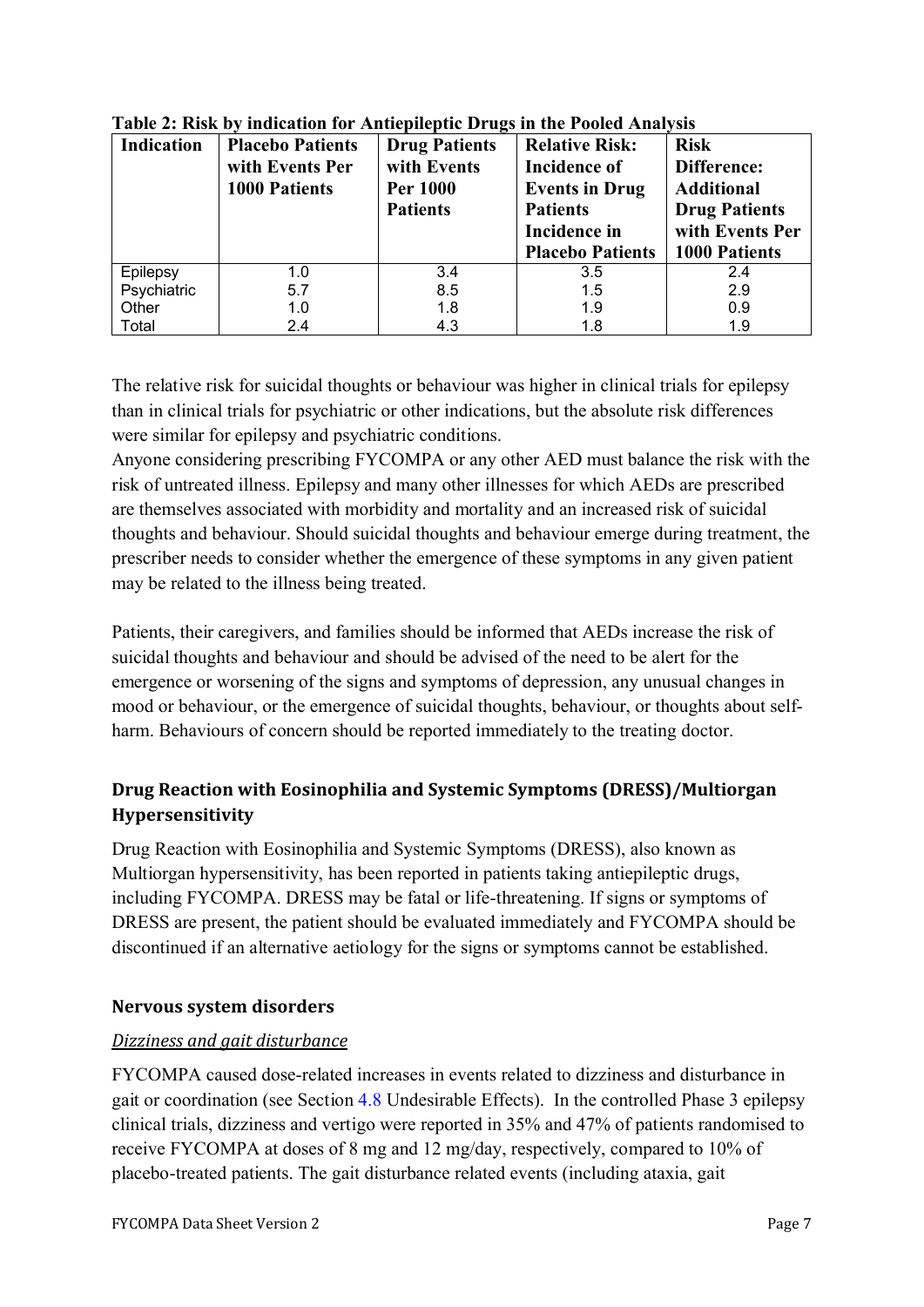disturbance, balance disorder, and coordination abnormal) were reported in 12% and 16% of patients randomised to receive FYCOMPA at doses of 8 mg and 12 mg/day, respectively, compared to 2% of placebo-treated patients.

These adverse reactions occurred mostly during the titration phase and led to discontinuation in 3% of FYCOMPA-treated subjects compared to 1% of placebo-treated patients. Elderly patients had an increased risk of these adverse reactions compared to younger adults and adolescents.

#### **Somnolence and Fatigue**

FYCOMPA caused dose-dependent increases in somnolence and fatigue-related events (including fatigue, asthenia, and lethargy).

In the controlled Phase 3 epilepsy clinical trials, 16% and 18% of patients randomised to receive FYCOMPA at doses of 8 mg and 12 mg/day, respectively, reported somnolence compared to 7% of placebo patients. In the controlled Phase 3 epilepsy clinical trials, 12% and 15% of patients randomised to receive FYCOMPA at doses of 8 mg and 12 mg/day, respectively, reported fatigue-related events compared to 5% of placebo patients. Somnolence or fatigue-related events led to discontinuation in 2% of FYCOMPA-treated patients and 0.5% of placebo-treated patients. Elderly patients had an increased risk of these adverse reactions compared to younger adults and adolescents.

## **Falls**

An increased risk of falls, in some cases leading to serious injuries including head injuries and bone fracture, occurred in patients being treated with FYCOMPA (with and without concurrent seizures). In the controlled Phase 3 epilepsy clinical trials, falls were reported in 5% and 10% of patients randomised to receive FYCOMPA at doses of 8 mg and 12 mg/day, respectively, compared to 3% of placebo-treated patients. Falls were reported as serious and led to discontinuation more frequently in FYCOMPA -treated patients than placebo-treated patients.

Twenty patients aged 65 and over years received perampanel in the double blind Phase 3 epilepsy studies, Dizziness and falls were particularly frequent in these patients. Dizziness occurred in 55.6% of elderly patients given the 8 mg dose and 42.9% given the 12 mg dose. Falls occurred in 11.1% of elderly patients given the 8 mg dose and 57.1% given the 12 mg dose. FYCOMPA should be used with caution in the elderly.

## **End of treatment**

It is recommended that discontinuation be undertaken gradually to minimise the potential for rebound seizures (see Section 4.2 Dose and method of administration). However, due to its long half-life and subsequent slow decline in plasma concentrations, FYCOMPA can be discontinued abruptly if absolutely needed.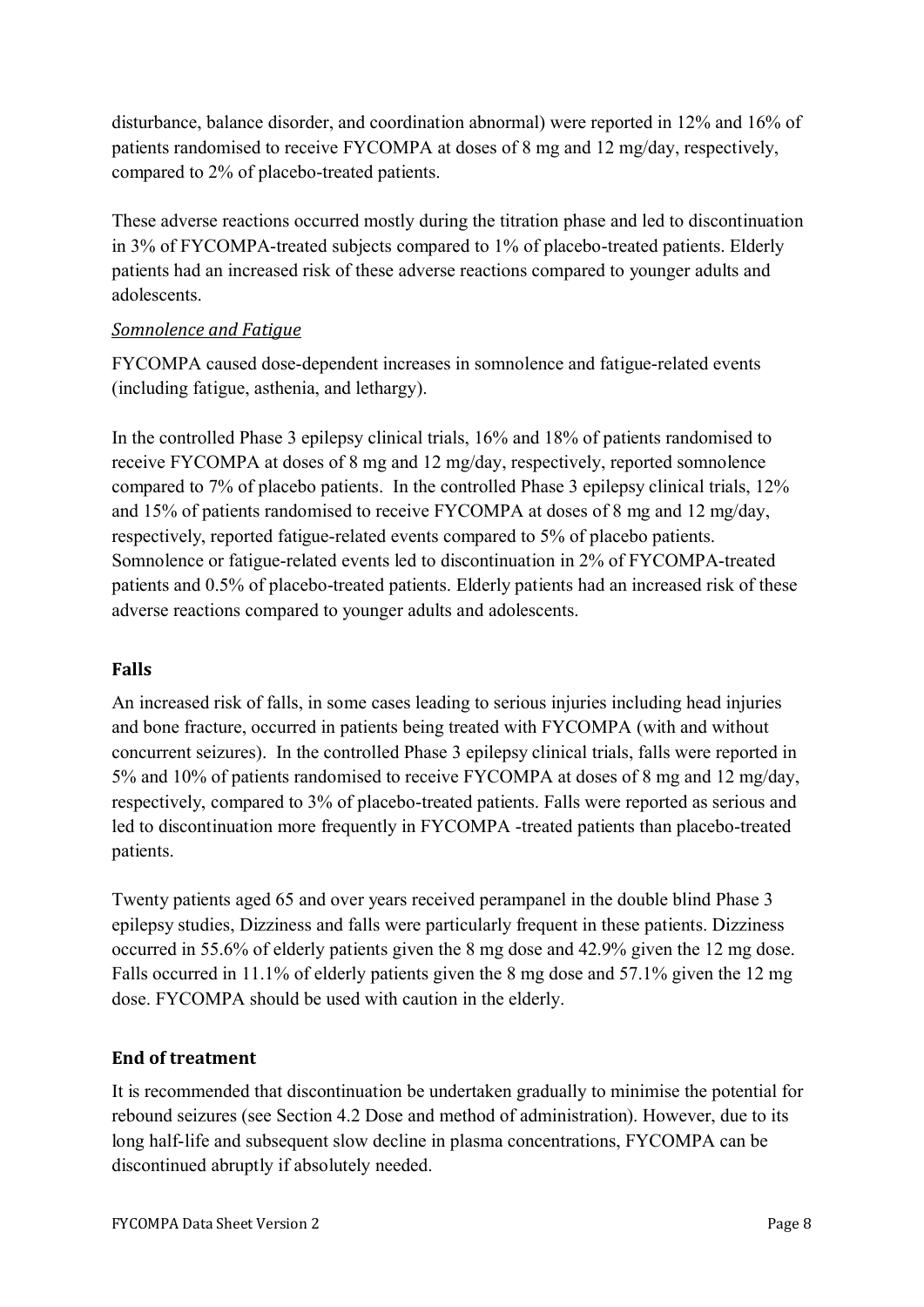#### **Serious Psychiatric and Behavioural Reactions**

Serious or life-threatening psychiatric and behavioural adverse reactions including aggression, hostility, irritability, anger, and homicidal ideation and threats have been reported in patients taking FYCOMPA. Aggression was observed more frequently in adolescents than adults. Monitor patients for these reactions as well as for changes in mood, behaviour, or personality that are not typical for the patient, particularly during the titration period and at higher doses. FYCOMPA should be reduced if these symptoms occur and should be discontinued immediately if symptoms are severe or are worsening.

In controlled Phase 3 epilepsy clinical trials, hostility and aggression related adverse reactions occurred in 12% and 20% of patients randomised to receive FYCOMPA at doses of 8 mg and 12 mg/day, respectively, compared to 6% of patients in the placebo group. These effects were dose-related and generally appeared within the first 6 weeks of treatment although new events continued to be observed through more than 37 weeks. FYCOMPA treated patients experienced more hostility and aggression related adverse reactions that were serious, severe, and led to dose reduction, interruption, and discontinuation more frequently than placebo-treated patients.

In general, in the placebo-controlled Phase 3 epilepsy trials, neuropsychiatric events were reported more frequently in patients being treated with FYCOMPA than in patients taking placebo. These events included irritability, aggression, anger and anxiety which occurred in 2% or greater of FYCOMPA treated patients and twice as frequently as in placebo-treated patients. Other symptoms that were observed with FYCOMPA treatment and more common than with placebo, included belligerence, affect lability, agitation, and physical assault. Some of these events were reported as serious and life-threatening, Homicidal ideation and/or threat were exhibited in 0.1% of 4,368 FYCOMPA treated patients in controlled and open label studies, including non-epilepsy studies.

In the Phase 3 epilepsy trials these events occurred in patients with and without prior psychiatric history, prior aggressive behaviour, or concomitant use of medications associated with hostility and aggression. Some patients experienced worsening of their pre-existing psychiatric conditions. Patients with active psychotic disorders and unstable recurrent affective disorders were excluded from the clinical trials. The combination of alcohol and FYCOMPA significantly worsened mood and increased anger. Patients taking FYCOMPA should avoid the use of alcohol.

In healthy volunteers taking FYCOMPA, observed psychiatric events included paranoia, euphoric mood, agitation, anger, mental status changes and disorientation confusional state.

In the non-epilepsy trials, psychiatric events that occurred in FYCOMPA-treated subjects more often than placebo-treated subjects included disorientation, delusion and paranoia.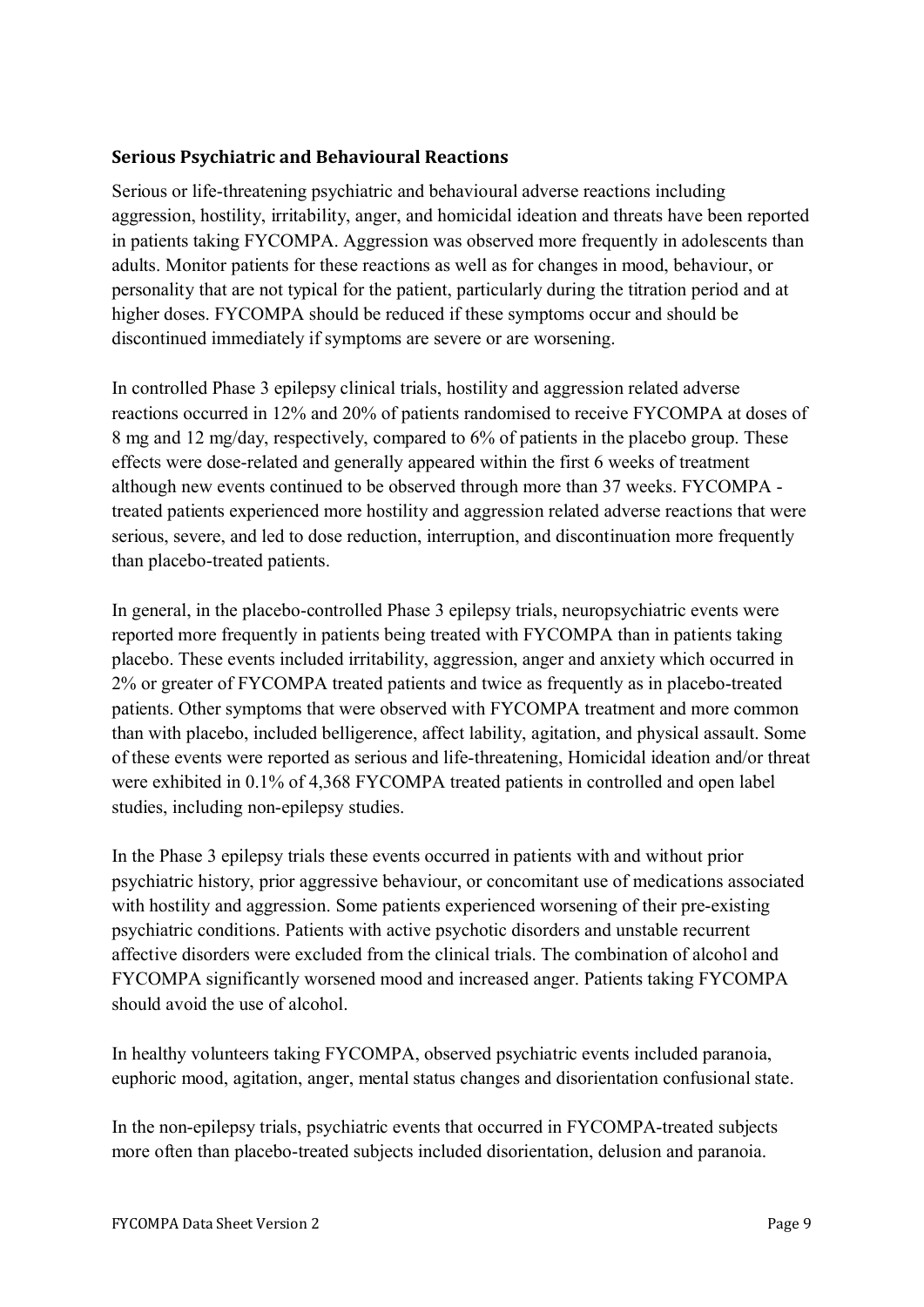Patients, their caregivers, and families should be informed that FYCOMPA may increase the risk of psychiatric events. Patients should be monitored during treatment and for at least one month after the last dose of FYCOMPA, and especially when taking higher doses and during the initial few weeks of drug therapy (titration period), or at others times of dose increases. The dose of FYCOMPA should be reduced if these symptoms occur. Permanently discontinue FYCOMPA for persistent severe or worsening psychiatric symptoms or behaviours and refer for psychiatric evaluation.

## **Abuse potential**

Caution should be exercised in patients with a history of substance abuse and the patient should be monitored for symptoms of FYCOMPA abuse.

In a clinical trial of 40 volunteers with a history of polydrug use, supra-therapeutic doses of FYCOMPA (24 mg and 36 mg) produced responses for "Euphoria" that were similar to alprazolam 3 mg, and lower than ketamine 100 mg. The incidence of euphoria reported as an adverse event in this study following FYCOMPA administration 8 mg, 24 mg and 36 mg was 37%, 46%, 46%, respectively, which was higher than alprazolam 3mg (13%) but lower than ketamine 100mg (89%).

"Drug liking", Overall Drug Liking", and "Take Drug Again" for FYCOMPA were each statistically lower than for ketamine 100mg. In addition, for "Bad Drug Effects", FYCOMPA 24 mg and 36 mg produced responses significantly higher than ketamine 100mg. For "Sedation", FYCOMPA 24 and 36 mg produced responses similar to alprazolam 3 mg and higher than ketamine 100 mg. On the "Take Drug Again" scale all doses of FYCOMPA produced lower scores than 1.5 mg and 3 mg alprazolam, and most of the differences were statistically significant.

The potential for FYCOMPA to produce withdrawal symptoms has not been adequately evaluated.

## **Hepatotoxicity**

Cases of hepatotoxicity (mainly hepatic enzyme increased) with FYCOMPA in combination with other antiepileptic drugs have been reported. If hepatic enzymes elevation is observed, monitoring of liver function should be considered.

#### **Galactose Intolerance**

FYCOMPA film-coated tablets contains lactose, therefore patients with rare hereditary problems of galactose intolerance, the Lapp lactase deficiency or glucose-galactose malabsorption should not take FYCOMPA film-coated tablets.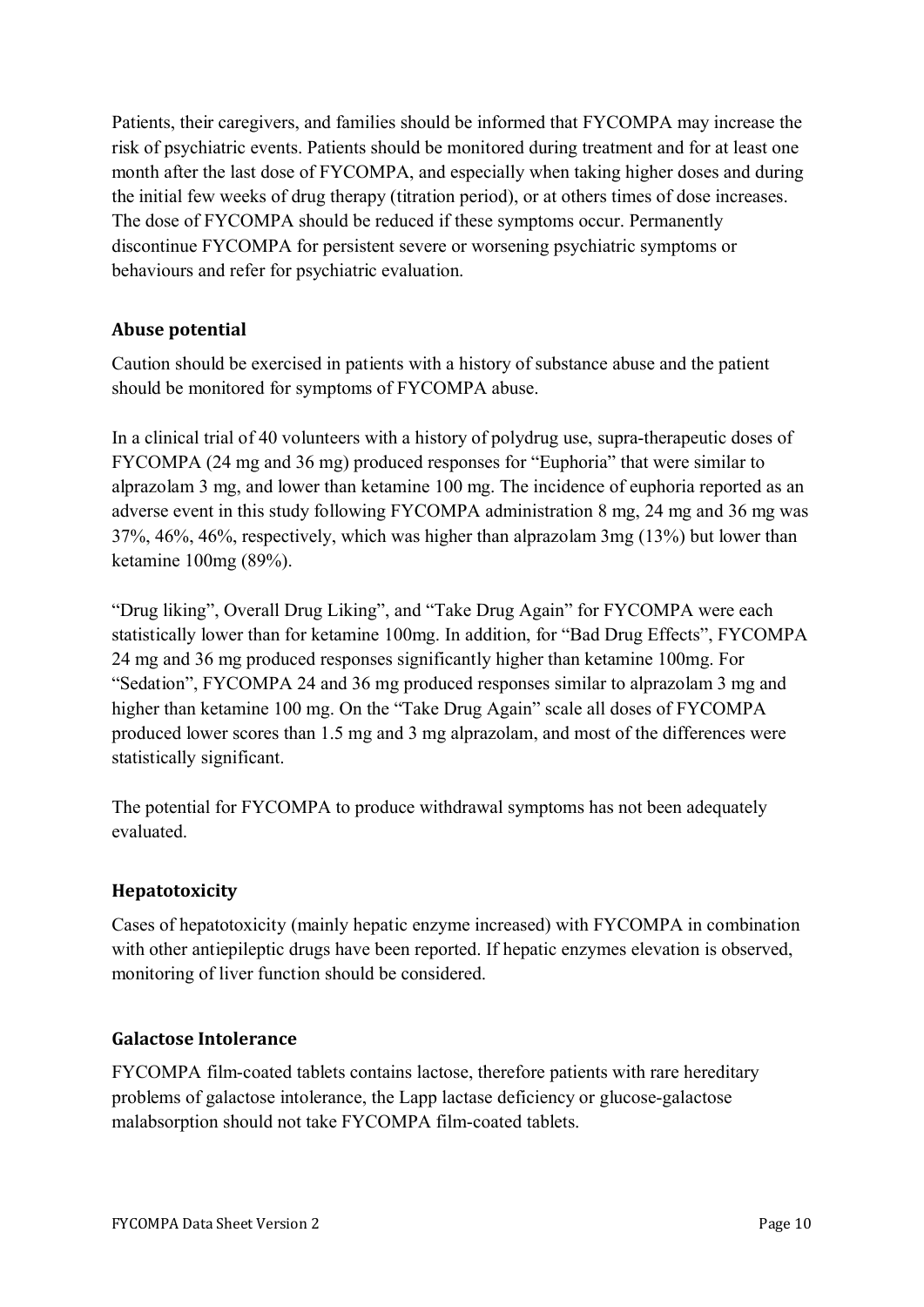### **Sorbitol**

FYCOMPA oral suspension contains sorbitol; therefore patients with rare hereditary problems of fructose intolerance should not take FYCOMPA oral suspension.

Caution should be exercised when combining FYCOMPA oral suspension with other antiepileptic medications containing sorbitol, since a combined intake of over 1 gram of sorbitol may affect absorption of some drugs.

### Use in hepatic impairment

See Section 4.2 Dose and method of administration, Patients with hepatic impairment and Section 5.2 Pharmacokinetic Properties, Special Populations, Hepatic Impairment.

#### **Use in renal impairment**

See Section 4.2 Dose and method of administration, Renal impairment and Section 5.2 Pharmacokinetic Properties, Special Populations, Renal Impairment.

#### **Effect on laboratory tests**

No data available.

#### Use in the elderly

Twenty patients aged 65 and over received perampanel in the double blind phase 3 epilepsy studies. Dizziness and falls were particularly frequent in these patients and the incidence of falls was increased in elderly patients taking perampanel (see Section [4.4](#page-5-0) Special warnings and precautions for use, Falls). Dizziness occurred in 55.6% of elderly patients given the 8 mg dose and falls occurred in 57.1% given the 12 mg dose. FYCOMPA should be used with caution in the elderly (see Section 4.2 Dose and method of administration and Section 4.8 Adverse effects, Other Special Populations).

#### **Paediatric** use

The safety and efficacy of FYCOMPA in children below 4 years of age with POS and 7 years of age with PGTCS have not been established yet. FYCOMPA is not recommended for use in children aged less than 4 years of age.

#### <span id="page-10-0"></span>**4.5 INTERACTIONS WITH OTHER MEDICINES AND OTHER FORMS OF INTERACTIONS**

FYCOMPA is not considered as a strong inducer or inhibitor of cytochrome P450 or UGT enzymes (see Section 5.2 Pharmacokinetic Properties).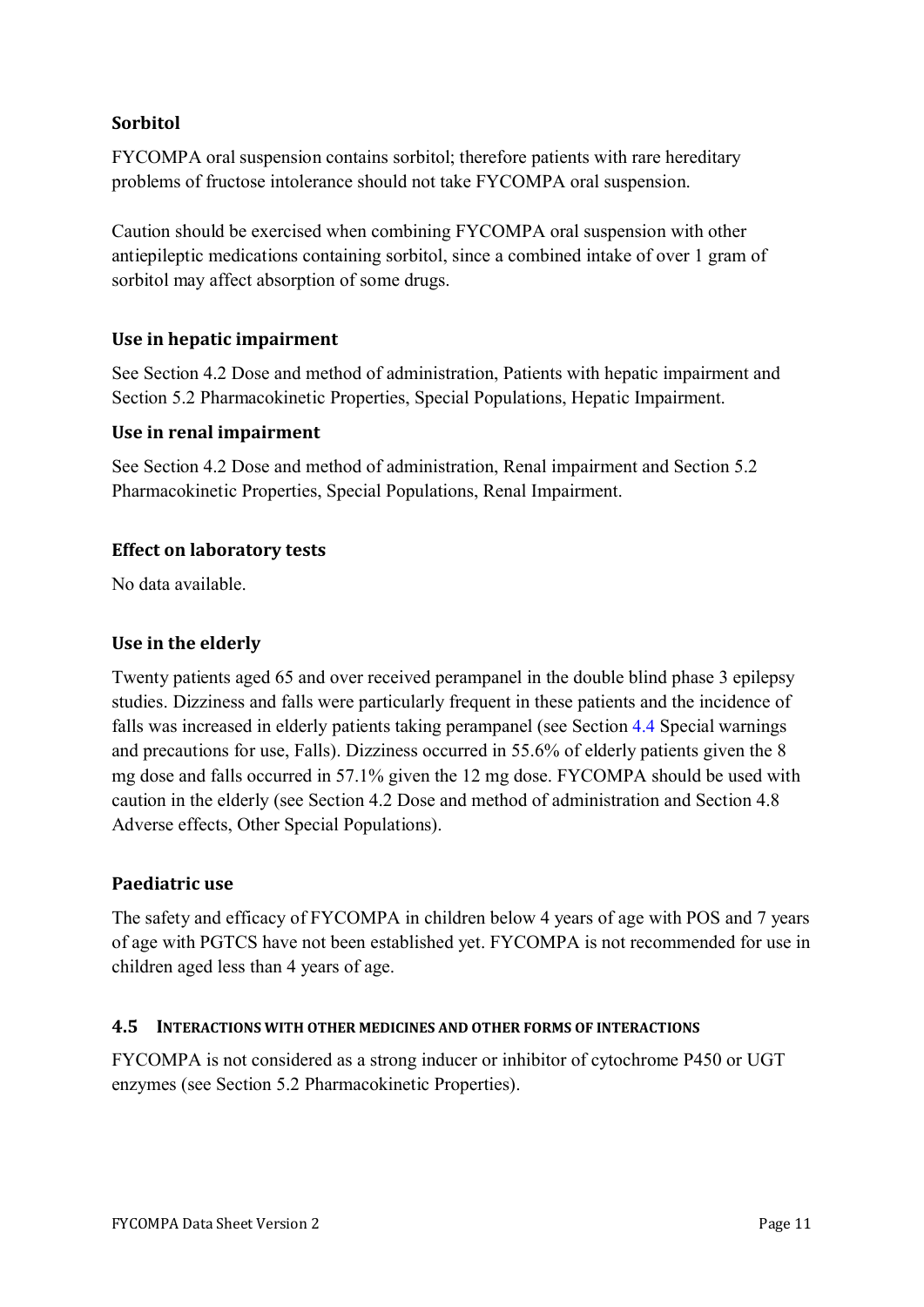### **Drug** interaction studies

#### *<u>In vitro assessment of drug interactions</u>*

#### *Drug metabolising enzyme*

In human liver microsomes, perampanel (30  $\mu$ mol/l) had a weak inhibitory effect on CYP2C8 and UGT1A9 among major hepatic CYPs and UGTs.

Compared with positive controls (including phenobarbital, rifampicin), perampanel was found to weakly induce only CYP3A4/5 ( $\geq$ 3 µmol/L) and CYP2B6 (30 µmol/L) among major hepatic CYPs and UGTs in cultured human hepatocytes.

#### *Transporters*

Perampanel was not a substrate or significant inhibitor of several influx or efflux transporters *in vitro* (organic anion transporting polypeptides 1B1 and 1B3; organic anion transporters 1, 2, 3 and 4; organic cation transporters 1, 2 and 3; efflux transporters P-glycoprotein and Breast Cancer Resistance Protein.)

### *Oral contraceptives*

In healthy women receiving 12 mg (but not 4 or 8 mg/day) for 21 days concomitantly with a combined oral contraceptive, FYCOMPA was shown to decrease the levonorgestrel exposure (mean Cmax and AUC values were each decreased by 40%). Ethinyloestradiol AUC was not affected by FYCOMPA 12 mg whereas Cmax was decreased by 18%. Therefore, the possibility of decreased efficacy of progestative containing oral contraceptives should be considered for women needing FYCOMPA 12 mg/day and an additional reliable nonhormonal method (for example intra-uterine device (IUD), condom) form of contraceptive is to be used (see Section 4.6 Fertility, Pregnancy And Lactation, Use In Pregnancy).

## *Interactions between FYCOMPA and other anti-epileptic medicinal products*

Potential interactions between FYCOMPA and other anti-epileptic drugs (AEDs) were assessed in clinical studies. A population PK analysis of three pooled Phase 3 studies in adolescent and adult patients with partial-onset seizures evaluated the effect of Fycompa (up to 12 mg once daily) on the PK of other AEDs. In another population PK analysis of pooled data from twenty Phase 1 studies in healthy subjects, with Fycompa up to 36 mg, and one Phase 2 and six Phase 3 studies in paediatric, adolescent and adult patients with partial-onset seizures or primary generalised tonic-clonic seizures, with Fycompa up to 16 mg once daily, evaluated the effect of concomitant AEDs of perampanel clearance. The effect of these interactions on average steady state concentration is summarised in Table 3.

|  | Table 3: The effect of interactions on average steady state concentrations of other AEDs |  |  |
|--|------------------------------------------------------------------------------------------|--|--|
|  |                                                                                          |  |  |

| AED            | Influence of AED on          | Influence of FYCOMPA on  |
|----------------|------------------------------|--------------------------|
| coadministered | <b>FYCOMPA</b> concentration | <b>AED</b> concentration |
| Carbamazepine  | 3-fold decrease              | <10% decrease            |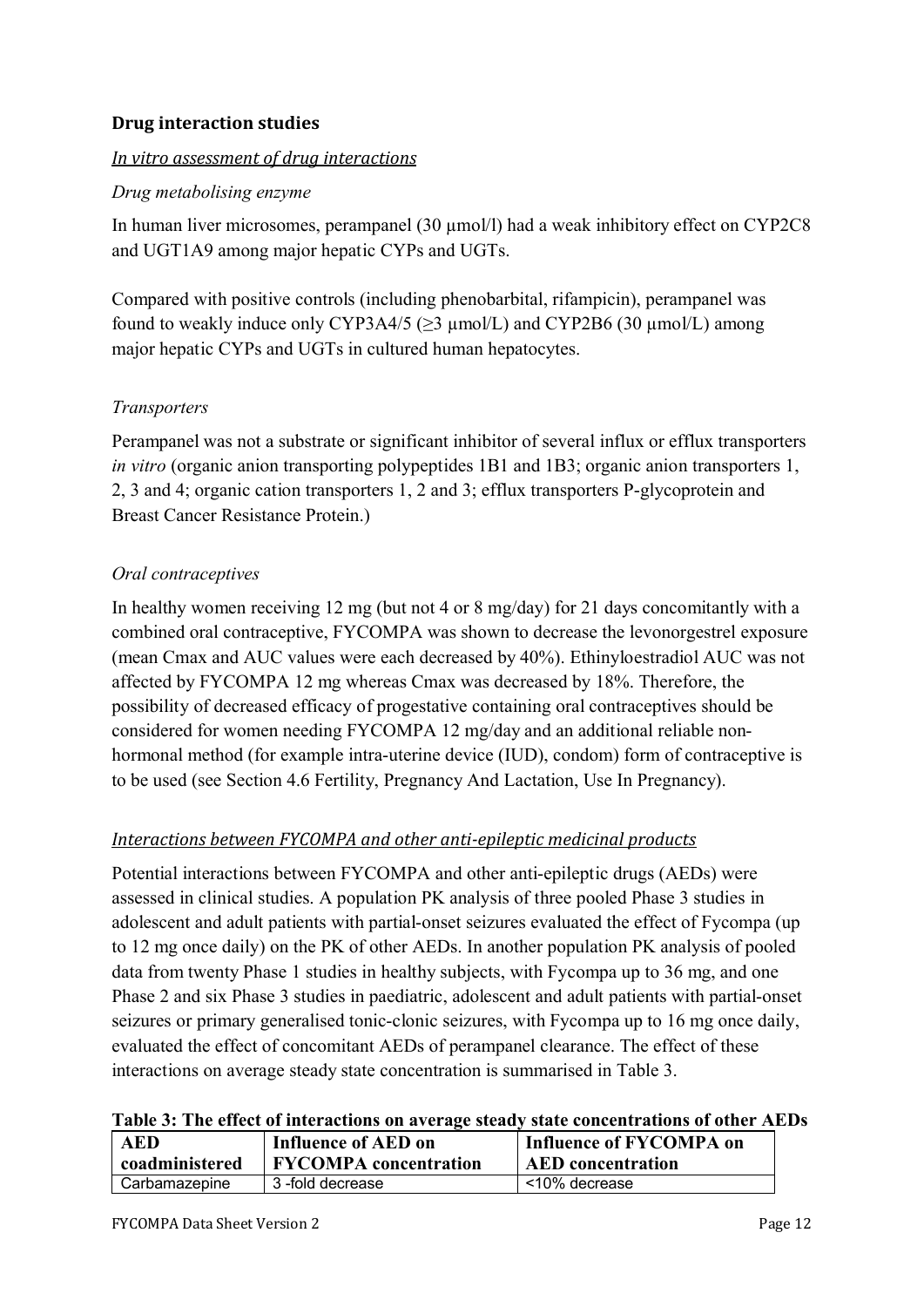| Clobazam      | No influence     | <10% decrease              |
|---------------|------------------|----------------------------|
| Clonazepam    | No influence     | No influence               |
| Lamotrigine   | No influence     | <10% decrease              |
| Levetiracetam | No influence     | No influence               |
| Oxcarbazepine | 2- fold decrease | 35% increase <sup>1)</sup> |
| Phenobarbital | 20% decrease     | No influence               |
| Phenytoin     | 2- fold decrease | No influence               |
| Topiramate    | 20% decrease     | No influence               |
| Valproic Acid | No influence     | <10% decrease              |
| Zonisamide    | No influence     | No influence               |

1) Active metabolite monohydroxycarbazepine was not assessed.

Based on the results from the population pharmacokinetic analysis of patients with partialonset seizures and patients with primary generalised tonic-clonic seizures,the total clearance of FYCOMPA was increased when co-administered with carbamazepine (3-fold), and phenytoin or oxcarbazepine (2-fold), which are known inducers of enzymes of metabolism (see Section 5.2 Pharmacokinetic Properties). This effect should be taken into account and managed when adding or withdrawing these AEDs from a patient's treatment regimen. Clonazepam, levetiracetam, phenobarbital, topiramate, zonisamide, clobazam, lamotrigine and valproic acid did not affect to a clinically relevant manner the clearance of Fycompa.

In a population pharmacokinetic analysis of patients with partial-onset seizures, FYCOMPA did not affect to a clinically relevant manner the clearance of clonazepam, levetiracetam, phenobarbital, phenytoin, topiramate, zonisamide, carbamazepine, clobazam, lamotrigine and valproic acid, at the highest FYCOMPA dose evaluated (12 mg/day).

FYCOMPA was found to decrease the clearance of oxcarbazepine by 26%. Oxcarbazepine is rapidly metabolised by cytosolic reductase enzyme to the active metabolite, monohydroxycarbazepine. The effect of FYCOMPA on monohydroxycarbazepine concentrations is not known.

FYCOMPA is dosed to clinical effect regardless of other AEDs (see Section 4.2 Dose and method of administration).

## **Effect of perampanel on CYP3A substrates**

#### *Concomitant CYP3A inducing AEDs*

#### *Partial-Onset Seizures*

Response rates after addition of perampanel at fixed doses were less when patients received concomitant CYP3A enzyme-inducing anti-epileptic medicinal products (carbamazepine, phenytoin, oxcarbazepine) as compared to response rates in patient who received concomitant non-enzyme– inducing AEDs (See Section 5.1 Pharmacodynamic properties, Clinical Trials). Patients' response should be monitored when they are switching from concomitant non-inducer anti-epileptic medicinal products to enzyme inducing medicinal products and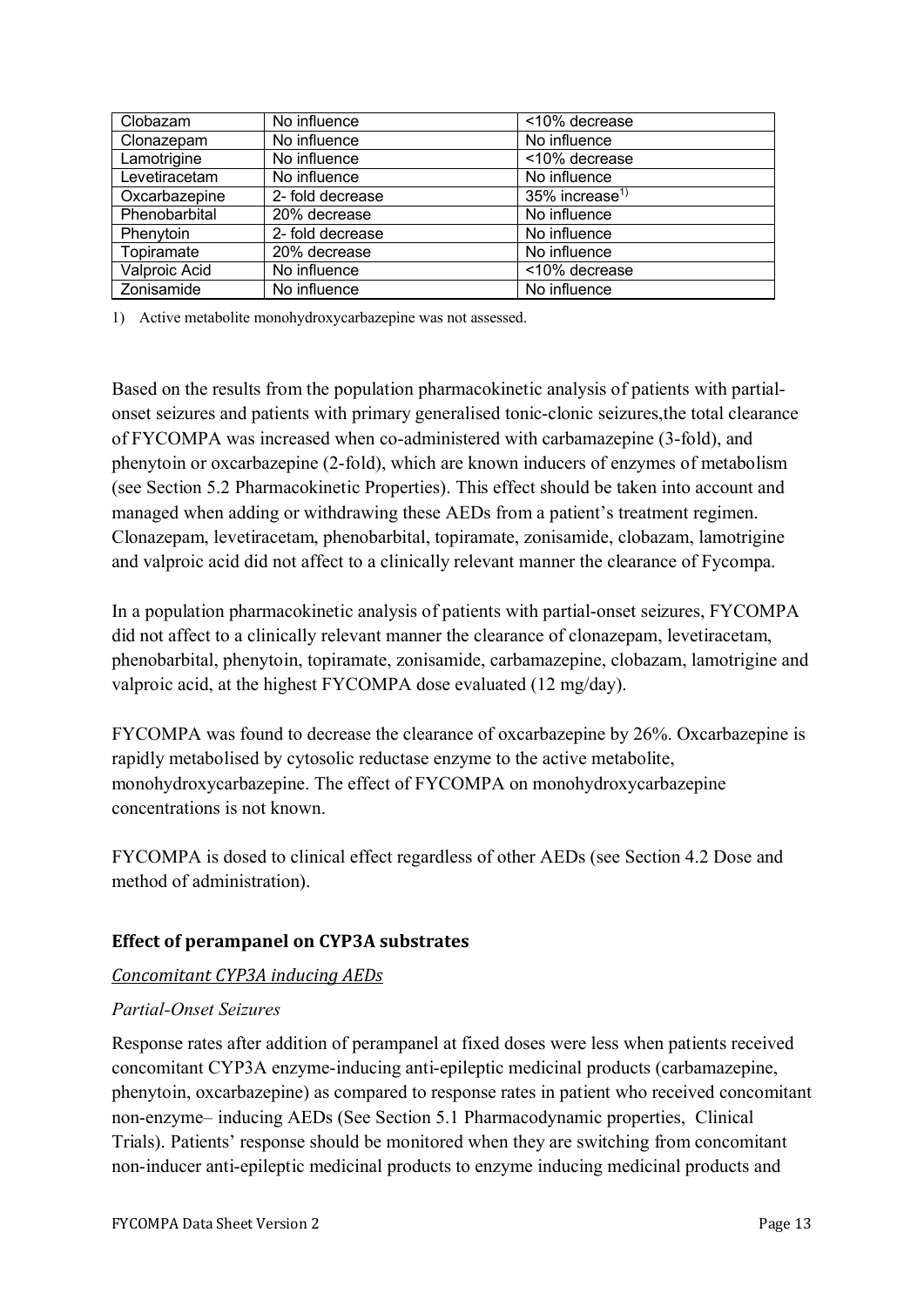vice versa. Depending upon individual clinical response and tolerability, the dose may be increased or decreased 2 mg at a time (see Section 4.2 Dose and method of administration).

## *Primary Generalised Tonic-Clonic Seizures*

Response rates after addition of perampanel at a fixed dose of 8 mg were less when patients received concomitant CYP3A enzyme-inducing AEDs (carbamazepine, phenytoin, oxcarbazepine) as compared to response rates in patients who received concomitant nonenzyme–inducing AEDs (See Section 5.1 Pharmacodynamic properties, Clinical Trials). Patients' response should be monitored when they are switching from concomitant noninducer AEDs to enzyme-inducing AEDs, and vice versa. Depending upon individual clinical response and tolerability, the dose may be increased by increments of 2 mg up to 12 mg/day.

## **Effect of cytochrome P450 inducing or inhibiting medicinal products on perampanel pharmacokinetics**

Patients should be closely monitored for tolerability and clinical response when adding or removing cytochrome P450 inducers or inhibitors, since perampanel plasma levels can be decreased or increased; the dose of FYCOMPA may need to be adjusted accordingly.

#### *Effect of cytochrome P450 inducers on perampanel pharmacokinetics*

Strong inducers of cytochrome P450, such as rifampicin and hypericum, are expected to decrease perampanel concentrations. Felbamate has been shown to decrease the concentrations of some drugs and may also reduce perampanel concentrations.

#### *Effect of cytochrome P450 inhibitors on perampanel pharmacokinetics*

In healthy subjects, the CYP3A4 inhibitor ketoconazole (400 mg once daily for 10 days) increased perampanel AUC by 20% and prolonged perampanel half-life by 15% (67.8 h vs 58.4 h). Larger effects cannot be excluded when FYCOMPA is combined with a CYP3A inhibitor with longer half-life than ketoconazole or when the inhibitor is given for a longer treatment duration. Strong inhibitors of other cytochrome P450 isoforms could potentially also increase perampanel concentrations.

#### *Levodopa*

In healthy subjects, FYCOMPA (4 mg once daily for 19 days) had no effect on Cmax or AUC of levodopa.

#### *Alcohol*

The effects of perampanel on tasks involving alertness and vigilance such as driving ability were additive or supra-additive to the effects of alcohol itself, as found in a pharmacodynamic interaction study in healthy subjects. Multiple dosing of perampanel 12 mg/day increased levels of anger, confusion, and depression as assessed using the Profile of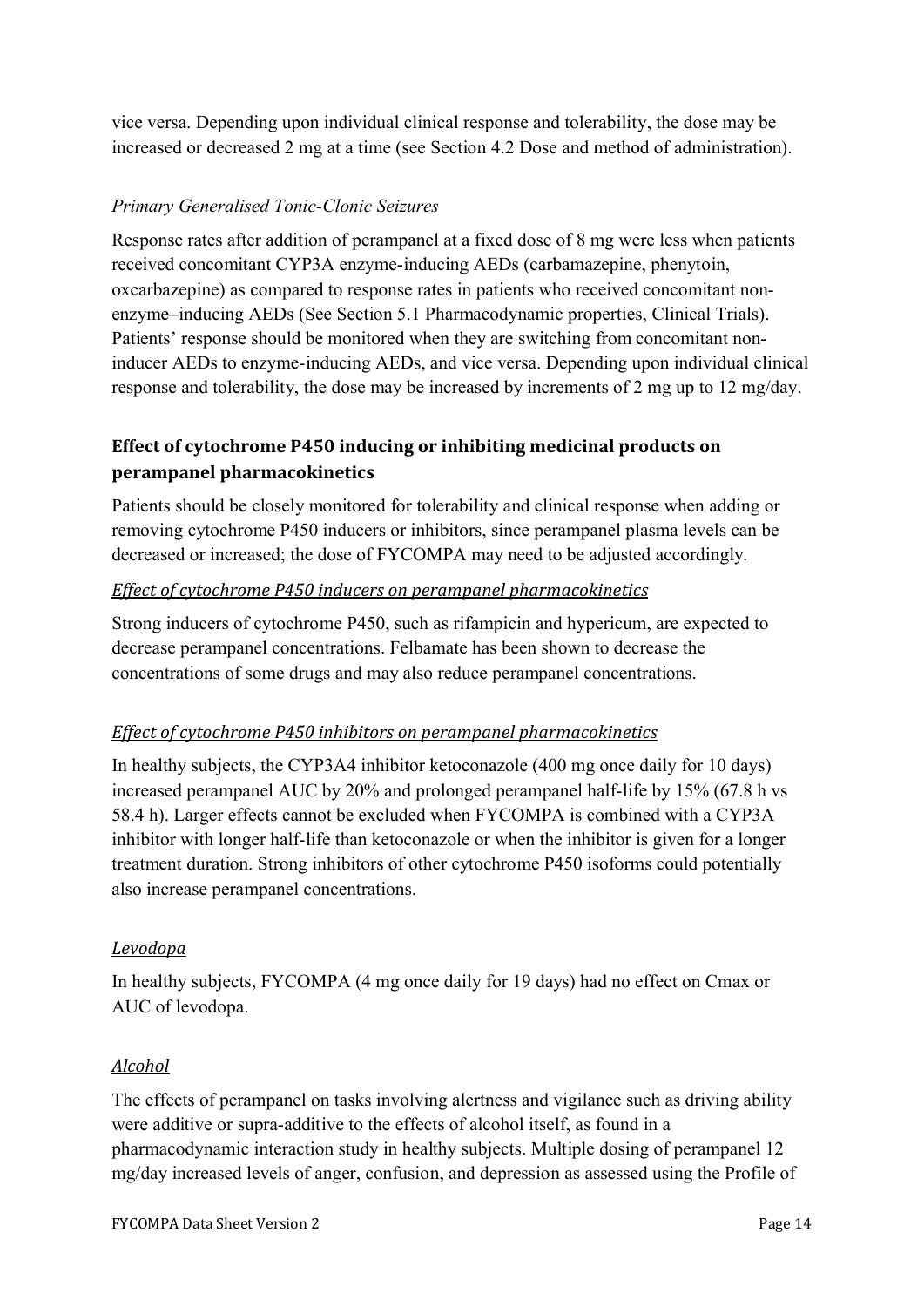Mood State 5-point rating scale (see Section 5.1 Pharmacodynamic Properties). These effects may also be seen when FYCOMPA is used in combination with other central nervous system (CNS) depressants.

Interaction studies have only been performed in adults. In a population pharmacokinetic analysis of the adolescent patients in the Phase 3 clinical studies, there were no notable differences between this population and the overall population.

#### *Paediatric population*

Interaction studies have only been performed in adults.

In a population pharmacokinetic analysis of the adolescent patients age  $\geq$ 12 years and children age 4 to <12 years, there were no notable differences compared to the adult population.

### **4.6 FERTILITY, PREGNANCY AND LACTATION**

### **Effects on Fertility**

There were no clear effects on fertility or early embryonic development in male or female rats treated with perampanel at oral doses of 1, 10, or 30 mg/kg/day (0.8, 8 and 23 times respectively the MRHD of 12 mg/day based on body surface area). Prolonged and/or irregular estrous cycles were observed at all doses but particularly at the high-dose. The effect of FYCOMPA on human fertility has not been established.

## Use in Pregnancy (Category B3)

FYCOMPA is not recommended during pregnancy. There are limited amounts of data (less than 300 pregnancy outcomes) from the use of FYCOMPA in pregnant women.

Perampanel and/or its metabolites cross the placenta in rats. Oral administration of perampanel to pregnant rats throughout organogenesis at doses of 1, 3 and 10 mg/kg/day was associated with a dose-related increase in diverticulum of the intestine; a no effect dose was not established. These doses are 0.8, 2 and 8 times respectively the MRHD of 12 mg/day based on body surface area.

There were no effects on embryofetal development following oral administration of perampanel to pregnant rabbits throughout organogenesis at doses of 1, 3 and 10 mg/kg/day (1.4, 4 and 14 times respectively the MRHD of 12 mg/day based on body surface area). Exposure (plasma AUC) at all doses was less than anticipated clinical exposure.

Oral administration of perampanel to rats from early gestation to weaning at doses of 1, 3 or 10mg/kg/day (0.8, 2 and 8 times the MRHD of 12 mg/day based on body surface area) was associated with increased stillbirths and abnormal delivery and nursing behaviour at the midand high-doses; the no-effect dose was 1 mg/kg/day. Behavioural development and reproductive function of the offspring were not affected.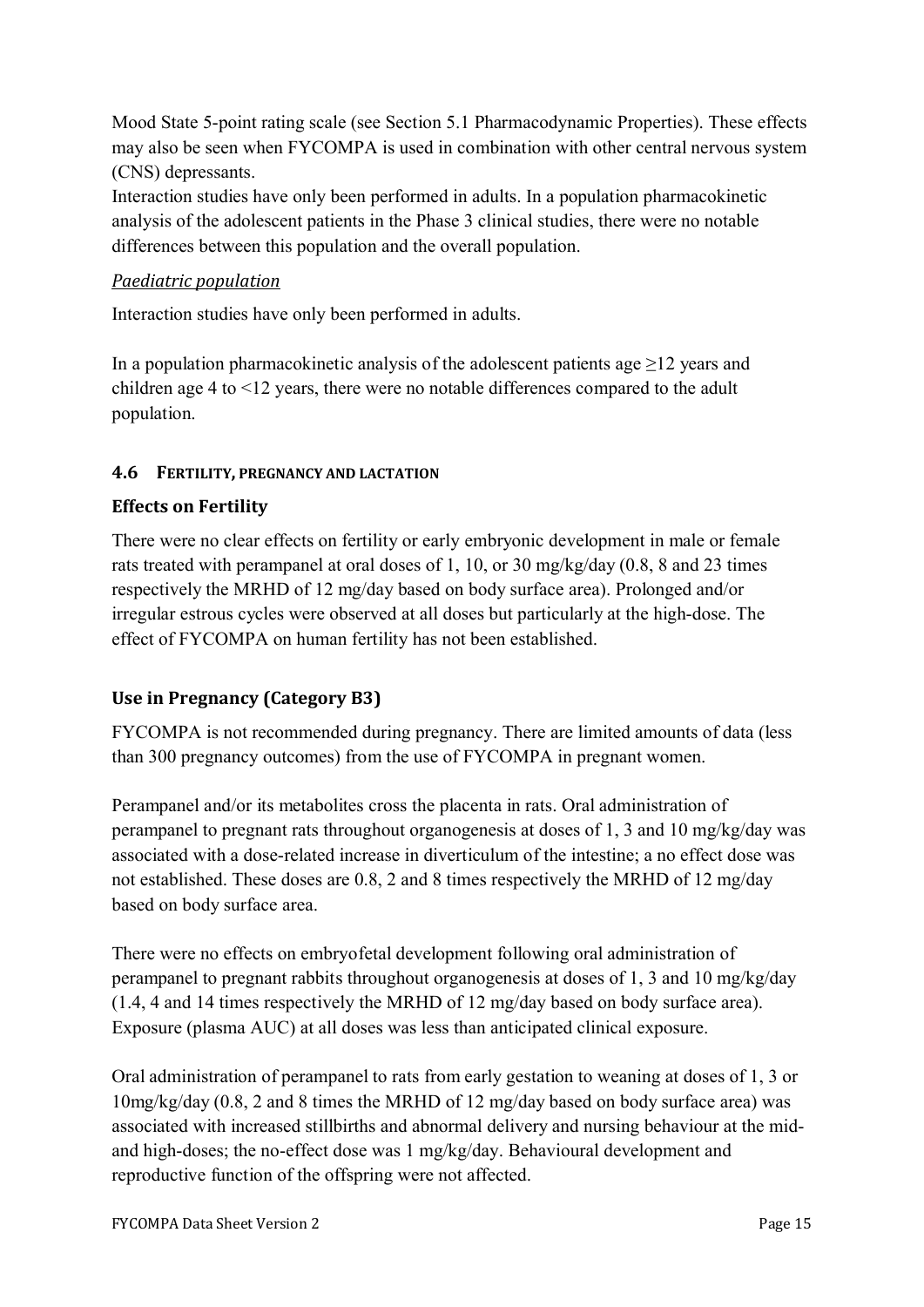## **Women of childbearing potential**

FYCOMPA is not recommended in women of childbearing potential not using contraception unless clearly necessary.

### **Use in Lactation**

Studies in lactating rats have shown excretion of perampanel and/or its metabolites in milk. The excretion into breast milk was measured in rats at 10 days post-partum. Levels peaked at one hour and were about 4 times the levels in plasma. Studies in rats with perampanel administration from early gestation to weaning have shown adverse effects (see Section 4.6 Fertility, pregnancy and lactation, Use in Pregnancy).

It is not known whether perampanel is excreted in human milk. A risk to the newborns/ infants cannot be excluded. A decision must be made whether to discontinue breastfeeding or to discontinue/abstain from FYCOMPA therapy taking into account the benefit of breastfeeding for the child and the benefit of therapy for the woman.

### **4.7 EFFECTS ON ABILITY TO DRIVE AND USE MACHINES**

FYCOMPA has moderate influence on the ability to drive and use machines.

FYCOMPA may cause dizziness and somnolence and therefore may influence the ability to drive or use machines. Patients are advised not to drive a vehicle, operate complex machinery or engage in other potentially hazardous activities until it is known whether FYCOMPA affects their ability to perform these tasks.

#### <span id="page-15-0"></span>**4.8 UNDESIRABLE EFFECTS**

#### **Clinical Trials**

#### *Partial-Onset Seizures in adults and adolescents*

A total of 1,038 in adult and adolescent patients on perampanel (2, 4, 8, or 12 mg once daily) constituted the safety population in the pooled analysis of Phase 3 placebo controlled studies in patients with partial-onset seizures. Approximately 51% of patients were female and the mean age was 35 years.

#### *Adverse Reactions Leading to Discontinuation*

In controlled Phase 3 clinical trials the rate of discontinuation as a result of an adverse reaction was 3%, 8% and 19% in patients randomised to receive FYCOMPA at the recommended doses of 4 mg, 8 mg and 12 mg/day, respectively, and 5% in patients randomised to receive placebo The adverse events most commonly leading to discontinuation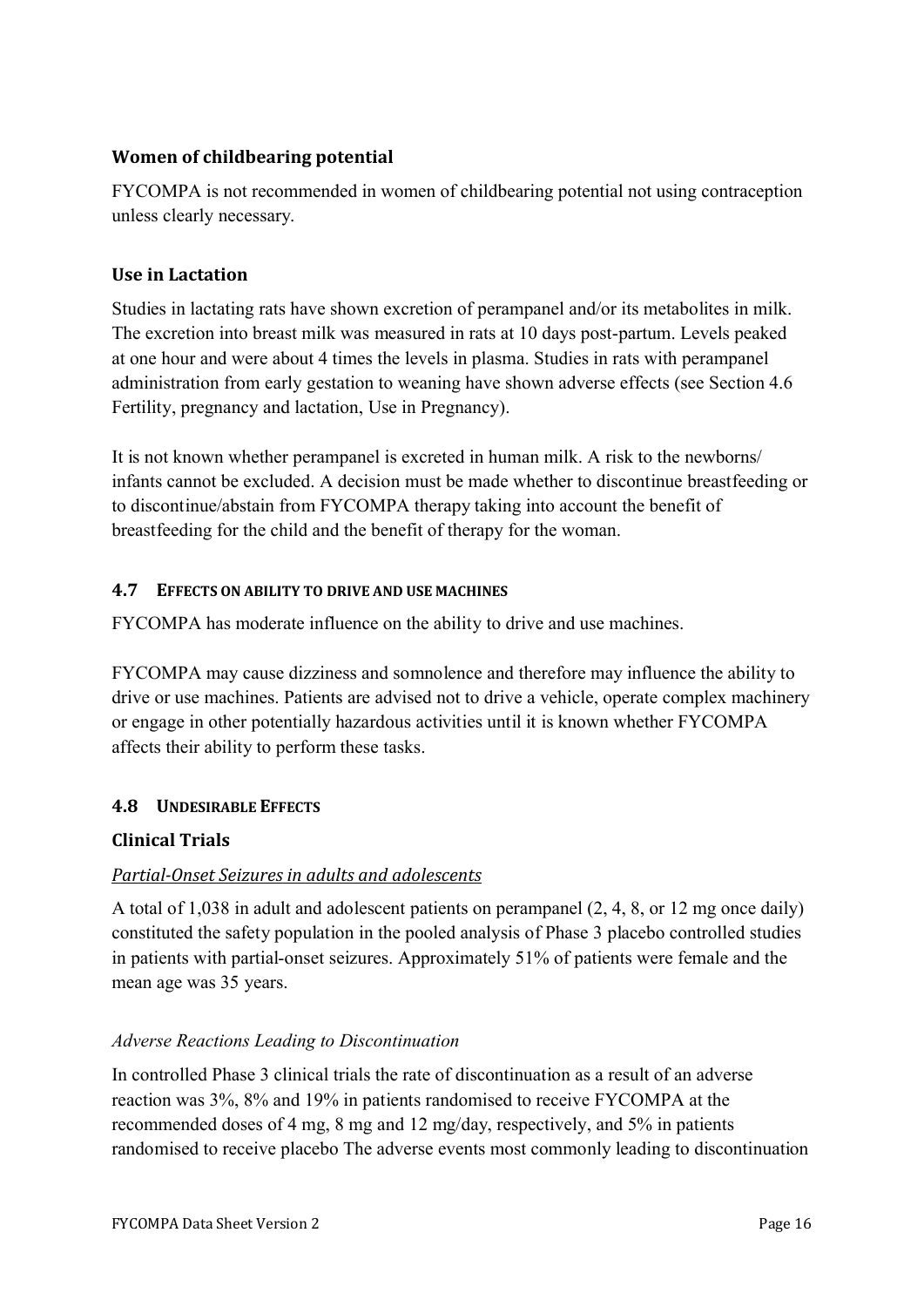$(\geq 1\%$  in the 8 mg or 12 mg FYCOMPA group and greater than placebo) were dizziness, somnolence, vertigo, aggression, anger, ataxia, blurred vision, irritability, and dysarthria.

#### *Most Common Adverse Reactions*

Table 4 below gives the incidence in the Phase 3 controlled trials of the adverse reactions that occurred in ≥2% of patients with partial-onset seizures in any FYCOMPA dose group. Overall, the most frequently reported dose-related adverse reactions in patients receiving FYCOMPA at doses of 8 mg or 12 mg ( $\geq$ 4% and occurring at least 1% higher than the placebo group) included dizziness (36%), somnolence (16%), fatigue (10%), irritability (9%), falls (7%), nausea (7%), ataxia (5%), balance disorder (4%), gait disturbance (4%), vertigo (4%), and weight gain (4%). For almost every adverse reaction, rates were higher on 12 mg and more often led to dose reduction or discontinuation.

#### **Table 4. Adverse Reactions in Pooled Double-blind Trials in Patients with Partial-Onset Seizures (Reactions ≥ 2% of Patients in Highest FYCOMPA Dose (12 mg) Group and More Frequent than Placebo) FYCOMPA**

|                         | FYCOMPA                                                                                                                                                                                            |                                                                                                                                                                                     |                                                                                                                                                                          |  |
|-------------------------|----------------------------------------------------------------------------------------------------------------------------------------------------------------------------------------------------|-------------------------------------------------------------------------------------------------------------------------------------------------------------------------------------|--------------------------------------------------------------------------------------------------------------------------------------------------------------------------|--|
| $n = 442$               | 4 <sub>mg</sub><br>$n=172$                                                                                                                                                                         | 8 <sub>mg</sub><br>$n = 431$                                                                                                                                                        | $12 \text{ mg}$<br>$n = 255$                                                                                                                                             |  |
|                         | $\frac{0}{0}$                                                                                                                                                                                      | $\frac{0}{0}$                                                                                                                                                                       | $\frac{0}{0}$                                                                                                                                                            |  |
|                         |                                                                                                                                                                                                    |                                                                                                                                                                                     |                                                                                                                                                                          |  |
| 1                       | $\overline{4}$                                                                                                                                                                                     | 3                                                                                                                                                                                   | 5                                                                                                                                                                        |  |
|                         |                                                                                                                                                                                                    |                                                                                                                                                                                     |                                                                                                                                                                          |  |
| 1                       |                                                                                                                                                                                                    | 1                                                                                                                                                                                   | $\overline{3}$                                                                                                                                                           |  |
|                         |                                                                                                                                                                                                    |                                                                                                                                                                                     | $\overline{4}$                                                                                                                                                           |  |
|                         |                                                                                                                                                                                                    |                                                                                                                                                                                     |                                                                                                                                                                          |  |
|                         |                                                                                                                                                                                                    |                                                                                                                                                                                     | 3                                                                                                                                                                        |  |
|                         |                                                                                                                                                                                                    |                                                                                                                                                                                     | $\overline{8}$                                                                                                                                                           |  |
|                         |                                                                                                                                                                                                    |                                                                                                                                                                                     | $\overline{4}$                                                                                                                                                           |  |
|                         |                                                                                                                                                                                                    |                                                                                                                                                                                     |                                                                                                                                                                          |  |
|                         |                                                                                                                                                                                                    |                                                                                                                                                                                     | $\overline{\mathbf{4}}$                                                                                                                                                  |  |
|                         |                                                                                                                                                                                                    |                                                                                                                                                                                     |                                                                                                                                                                          |  |
| $\mathbf{1}$            | $\mathbf 0$                                                                                                                                                                                        | $\overline{2}$                                                                                                                                                                      | $\overline{2}$                                                                                                                                                           |  |
| $\overline{3}$          | $\overline{2}$                                                                                                                                                                                     | $\overline{5}$                                                                                                                                                                      | 10                                                                                                                                                                       |  |
| 1                       | $\overline{1}$                                                                                                                                                                                     | $\overline{1}$                                                                                                                                                                      | 3                                                                                                                                                                        |  |
| $\overline{\mathbf{A}}$ | $\overline{1}$                                                                                                                                                                                     | $\overline{1}$                                                                                                                                                                      | $\overline{2}$                                                                                                                                                           |  |
| $\overline{1}$          | $\overline{0}$                                                                                                                                                                                     | $\overline{2}$                                                                                                                                                                      | $\overline{2}$                                                                                                                                                           |  |
|                         |                                                                                                                                                                                                    |                                                                                                                                                                                     |                                                                                                                                                                          |  |
| $\overline{1}$          | $\overline{4}$                                                                                                                                                                                     | 4                                                                                                                                                                                   | 4                                                                                                                                                                        |  |
|                         |                                                                                                                                                                                                    |                                                                                                                                                                                     |                                                                                                                                                                          |  |
|                         |                                                                                                                                                                                                    |                                                                                                                                                                                     |                                                                                                                                                                          |  |
| $<$ 1                   | 0                                                                                                                                                                                                  | 0                                                                                                                                                                                   | $\overline{2}$                                                                                                                                                           |  |
|                         |                                                                                                                                                                                                    |                                                                                                                                                                                     |                                                                                                                                                                          |  |
|                         |                                                                                                                                                                                                    |                                                                                                                                                                                     |                                                                                                                                                                          |  |
|                         | 0                                                                                                                                                                                                  |                                                                                                                                                                                     | $\overline{2}$                                                                                                                                                           |  |
|                         |                                                                                                                                                                                                    |                                                                                                                                                                                     | 5                                                                                                                                                                        |  |
|                         |                                                                                                                                                                                                    |                                                                                                                                                                                     | $\overline{2}$                                                                                                                                                           |  |
|                         |                                                                                                                                                                                                    |                                                                                                                                                                                     | $\overline{3}$                                                                                                                                                           |  |
|                         |                                                                                                                                                                                                    |                                                                                                                                                                                     | $\overline{3}$                                                                                                                                                           |  |
|                         |                                                                                                                                                                                                    |                                                                                                                                                                                     | $\overline{2}$                                                                                                                                                           |  |
|                         | Placebo<br>$\frac{0}{0}$<br>1<br>$\overline{2}$<br>$\overline{5}$<br>$\overline{3}$<br>3<br>$\mathbf{1}$<br>$\overline{2}$<br>$\overline{1}$<br>$\overline{2}$<br>$\overline{1}$<br>$\overline{1}$ | $\mathbf{1}$<br>$\overline{1}$<br>$\overline{2}$<br>$\overline{3}$<br>$\overline{2}$<br>$\overline{3}$<br>$\overline{2}$<br>$\overline{1}$<br>$\overline{1}$<br>$\overline{0}$<br>1 | $\overline{3}$<br>$\overline{2}$<br>$\overline{6}$<br>3<br>$\overline{3}$<br>3<br>$\overline{2}$<br>$\overline{1}$<br>$\overline{1}$<br>$\overline{2}$<br>$\overline{1}$ |  |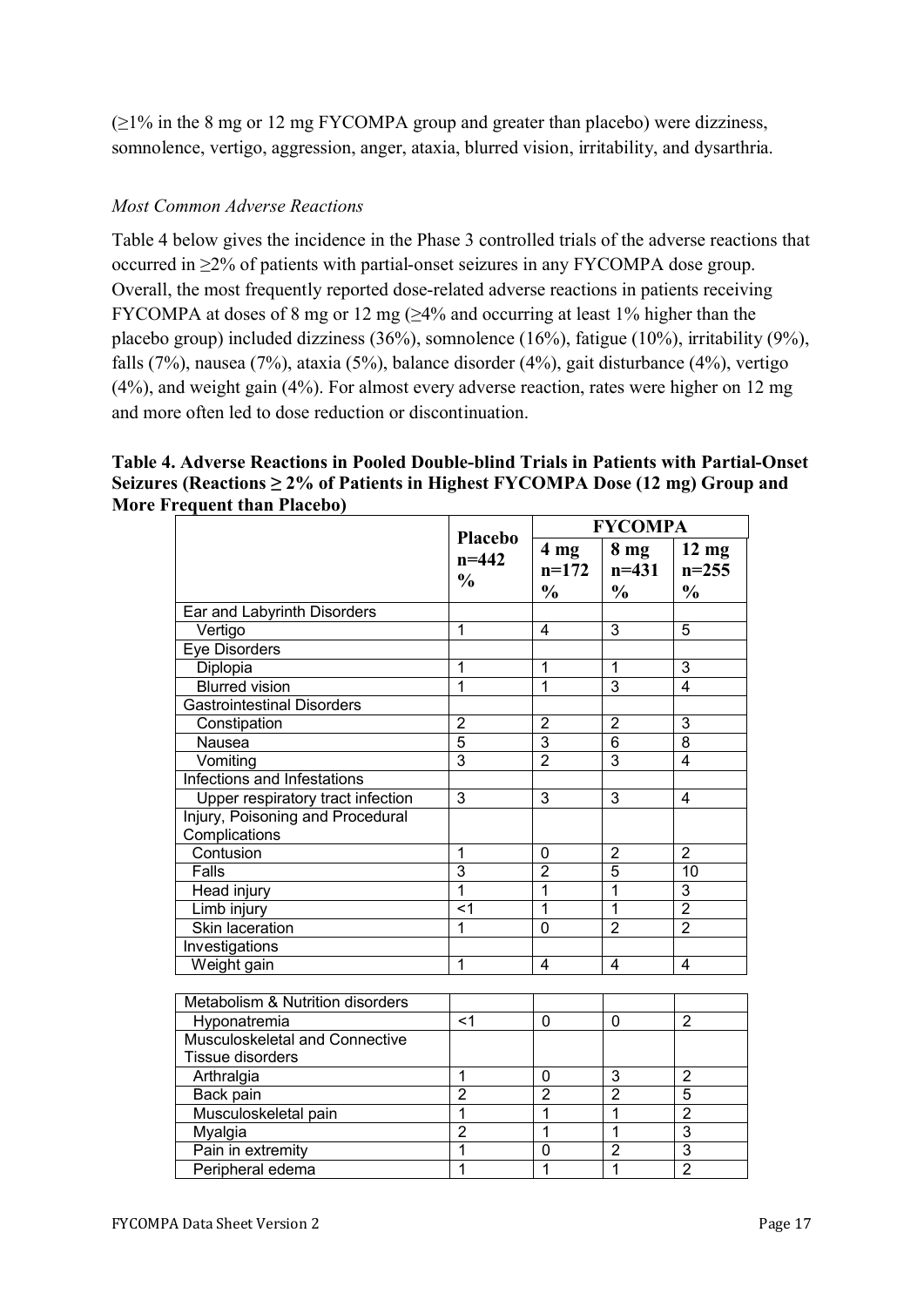| 1              | 1              | $\overline{2}$ | $\overline{2}$  |
|----------------|----------------|----------------|-----------------|
| 0              | 1              | $\overline{3}$ | $\overline{8}$  |
| 1              | 0              | 5              | $\overline{3}$  |
| 0              | 1              | <1             | $\overline{2}$  |
| 9              | 16             | 32             | $\overline{43}$ |
| $\overline{0}$ | 1              | 3              | 4               |
| 5              | 8              | $\overline{8}$ | 12              |
| 1              | 1              | 4              | 4               |
| 11             | 11             | 11             | 13              |
| 0              | 1              | $\overline{2}$ | 3               |
| 1              | 0              | 0              | $\overline{3}$  |
| 1              | 0              | 1              | $\overline{2}$  |
| 1              | $\overline{0}$ | 1              | $\overline{2}$  |
| $\overline{7}$ | 9              | 16             | 18              |
|                |                |                |                 |
| 1              | 1              | $\overline{2}$ | 3               |
| <1             | 0              | 1              | 3               |
| 1              | $\overline{2}$ | 3              | $\overline{4}$  |
| $<$ 1          | 1              | $\overline{1}$ | $\overline{2}$  |
| 0              | 0              | $<$ 1          | $\overline{2}$  |
|                | 4              | 7              | 12              |
| $<$ 1          | 1              | $<$ 1          | $\overline{2}$  |
|                |                |                |                 |
|                |                |                |                 |
|                | 1              | 1              | 4               |
| 1              |                |                | $\overline{2}$  |
|                | 3<br>3         | $\overline{2}$ | $\overline{2}$  |

#### *Weight Gain*

Body weight of subjects was recorded during vital signs monitoring at various time points during the conduct of Phase 3 studies. In controlled clinical trials in patients with partial onset seizures, clinically significant weight gain (i.e. >7% BW) occurred in 14%, 15.3% and 15.4% of patients given perampanel 4 mg, 8 mg and 12 mg respectively compared to 7.1% given placebo.

Across the entire perampanel treatment duration in the open label extension study for partial onset seizures, based on body weight measurements, 43.9% of subjects had an increase in body weight of >7%, and 15.3% had a decrease in body weight of >7%. The mean change from baseline in body weight at the end of treatment was 2.54 kg. The mean duration of perampanel exposure was 115.41 weeks.

In subjects with primary generalised tonic-clonic seizures who completed the controlled clinical trial and subsequently entered the open-label extension phase, based on body weight measurements, 27.9% had a clinically notable increase (>7%) in body weight across the entire perampanel treatment duration. The mean duration of perampanel exposure was 40.3 weeks.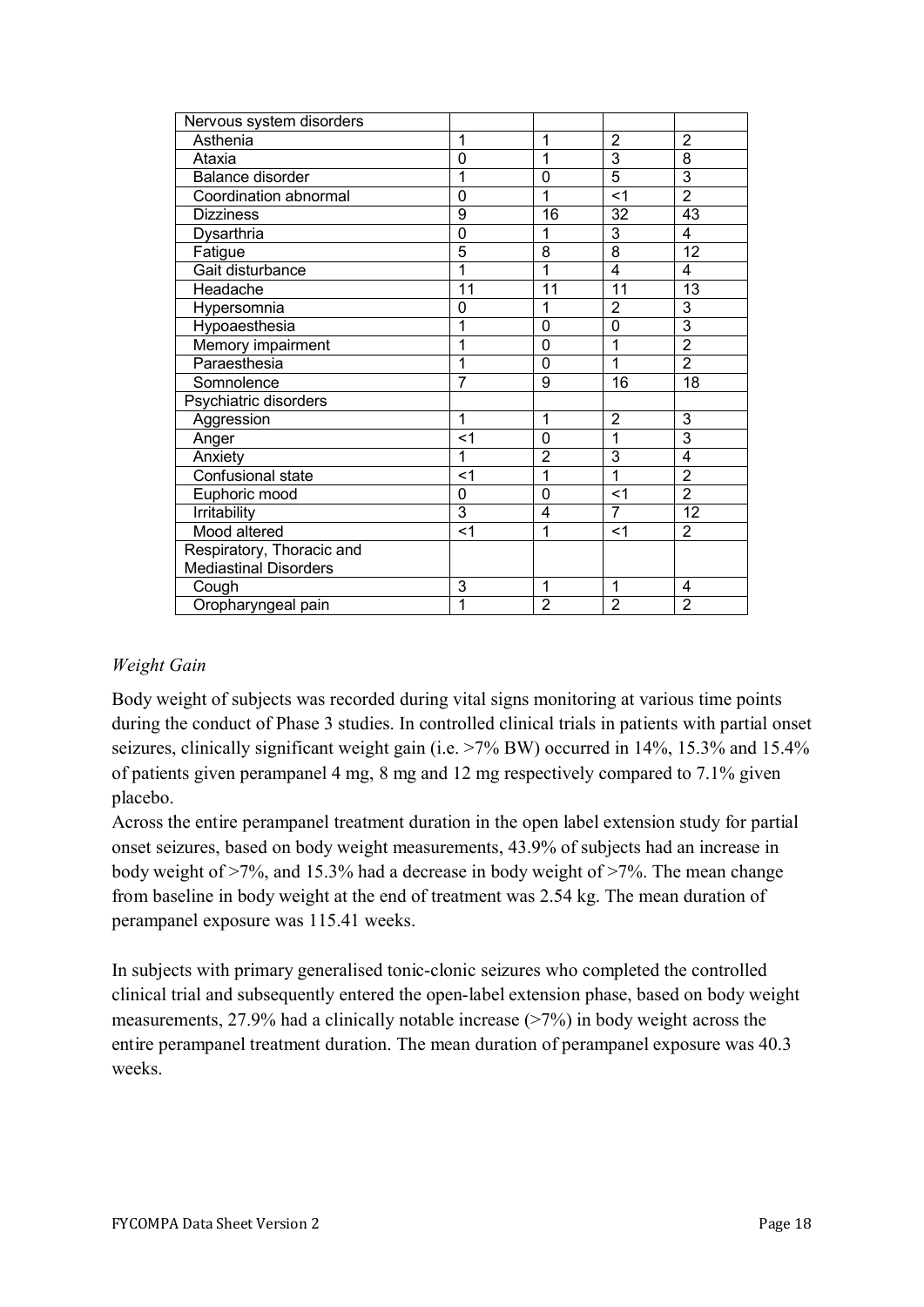### *Other Adverse Reactions*

The following adverse reactions are discussed in more detail in the precautions section of the prescribing information:

- Psychiatric reactions including aggression
- Suicidal ideation and behaviour
- Abuse potential
- Dizziness and gait disturbance
- Falls
- Somnolence and fatigue

## *Primary Generalised Tonic-Clonic Seizures in adults and adolescents*

A total of 81 adult and adolescent patients on perampanel constituted the safety population in the Phase 3 placebo-controlled trial in patients with primary generalised tonic-clonic seizures. Approximately 57% of patients were female, and the mean age was 27 years.

In the controlled Phase 3 primary generalised tonic-clonic seizures clinical trial, the adverse event profile was similar to that noted for the controlled Phase 3 partial-onset seizures trials.

The most frequently reported adverse reactions in patients receiving FYCOMPA  $(\geq 10\%$  and higher than in the placebo group) included dizziness (32.1%), fatigue (14.8%), headache  $(12.3\%)$ , somnolence  $(11.1\%)$ , and irritability  $(11.1\%)$ . The adverse reactions most commonly leading to discontinuation  $(\geq 2\%$  in the FYCOMPA group and greater than placebo) were vomiting and dizziness.

## **Other special populations**

#### *Paediatric Population*

Based on the clinical trial database of 196 adolescents exposed to FYCOMPA from doubleblind studies for POS and PGTCS, the frequency, type and severity of adverse reactions in adolescents are expected to be the same as in adults, except for aggression, which was observed more frequently in adolescents than in adults.

Based on the clinical trial database of 180 children (4 to <12 years) with POS and PGTCS, exposed to perampanel from a multicentre open label study, the overall safety profile in children were similar to that of adolescents and adults, except for somnolence (26.1%, 14.8% adolescents and 14.2% adults,), irritability (12.8%, 6.6% adolescents, and 7.4% adults,), aggression (8.9%, 7.7% adolescents, 1.0% adults), and agitation (4.4%, 0.5% adolescents and 0.4% adults) which were observed more frequently in children than in adolescents and adults. [Table 5](#page-19-0) provides a summary of the adverse events observed in the core study occurring in more than 5% of the subjects.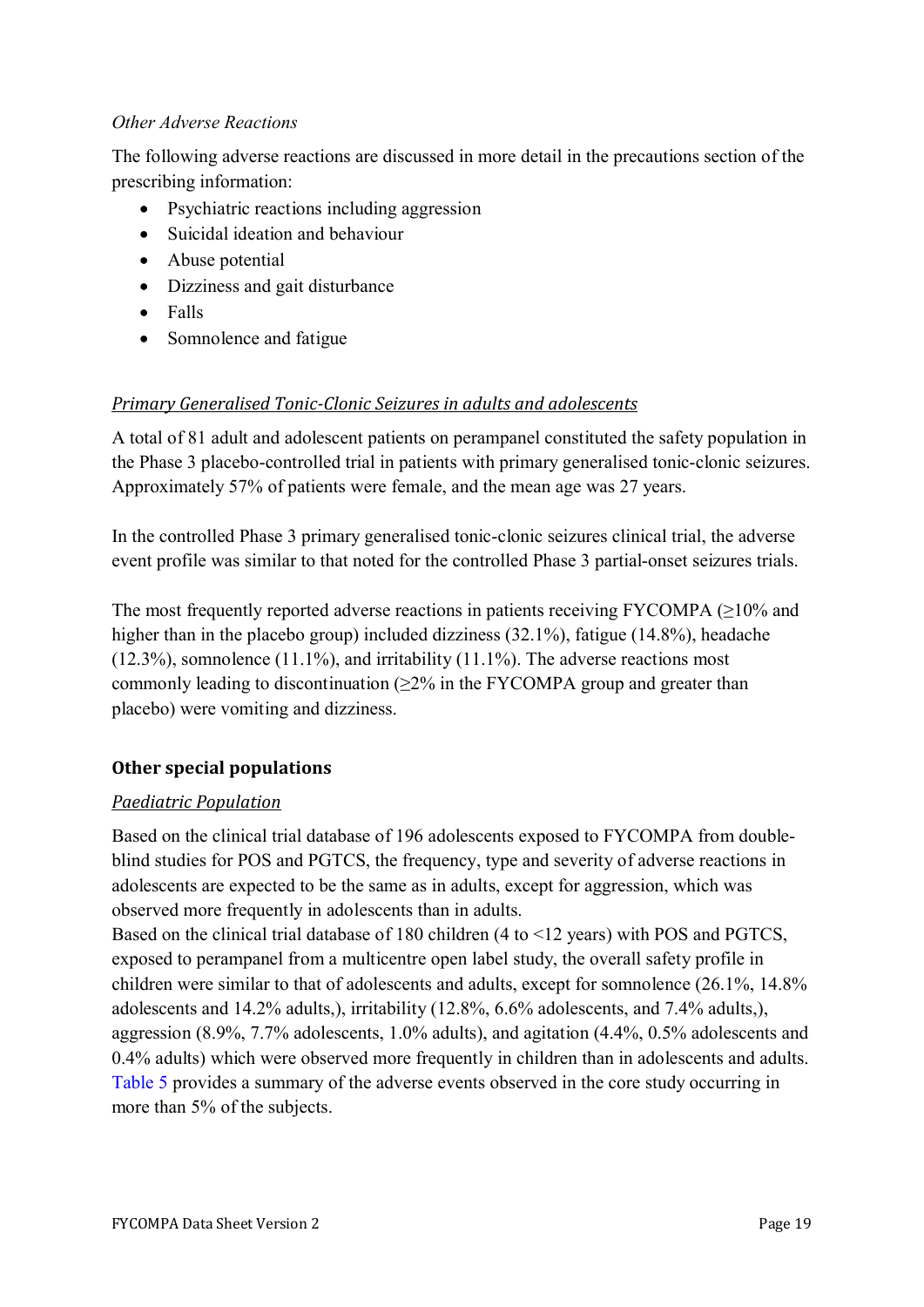|                                          | <b>Total</b> |
|------------------------------------------|--------------|
|                                          | $(N=180)$    |
|                                          | n(%)         |
| Somnolence                               | 47 (26.1)    |
| Nasopharyngitis                          | 35 (19.4)    |
| <b>Dizziness</b>                         | 23(12.8)     |
| Irritability                             | 23 (12.8)    |
| Pyrexia                                  | 23(12.8)     |
| Vomiting                                 | 20(11.1)     |
| Aggression                               | 16(8.9)      |
| Influenza                                | 15(8.3)      |
| Headache                                 | 13(7.2)      |
| Gastroenteritis                          | 13(7.2)      |
| <b>Upper Respiratory Tract Infection</b> | 11<br>(6.1)  |
| Diarrhoea                                | (6.1)<br>11  |
| Fatigue                                  | 9(5.0)       |

<span id="page-19-0"></span>**Table 5: TEAEs in Paediatric Trial in Patients with POS or PGTC (TEAEs ≥ 5% of Patients)**

TEAEs leading to dose reduction were observed in 40.6% of children. Common TEAEs leading to dose reduction in children included somnolence (13.3%), dizziness (5.6%), irritability (4.4%), and aggression (4.4%). TEAEs leading to discontinuation were observed in 9.4% of children. Reasons for discontinuation occurring in more than one subject were irritability (1.7%), aggression (1.7%), seizure (1.1%), and balance disorder (1.1%).

In the core and extension phase of this study, 76.7% of subjects received Fycompa for more than 24 weeks and 33.9% of subjects received Fycompa for more than 52 weeks.

Available data in children from multiple open label uncontrolled studies did not suggest any clinically significant effects of perampanel on growth and development parameters including body weight, height, thyroid function, insulin-like growth factor 1 (IGF 1) level, cognition (as assessed by Aldenkamp-Baker neuropsychological assessment schedule [ABNAS]), behaviour (as assessed by Child Behaviour Checklist [CBCL]), and dexterity (as assessed by Lafayette Grooved Pegboard Test [LGPT]) were evaluated by open label uncontrolled studies. The long term effects (greater than 1 year) on cognition, growth and development in children remain unknown.

## *Post-Marketing Experience*

The following adverse reactions have been identified during post approval use of FYCOMPA. Because these reactions are reported voluntarily from a population of uncertain size, it is not always possible to reliably estimate their frequency or establish a causal relationship to drug exposure.

#### **Skin and Subcutaneous tissue disorders**

• Drug Reaction with Eosinophilia and Systemic Symptoms (DRESS)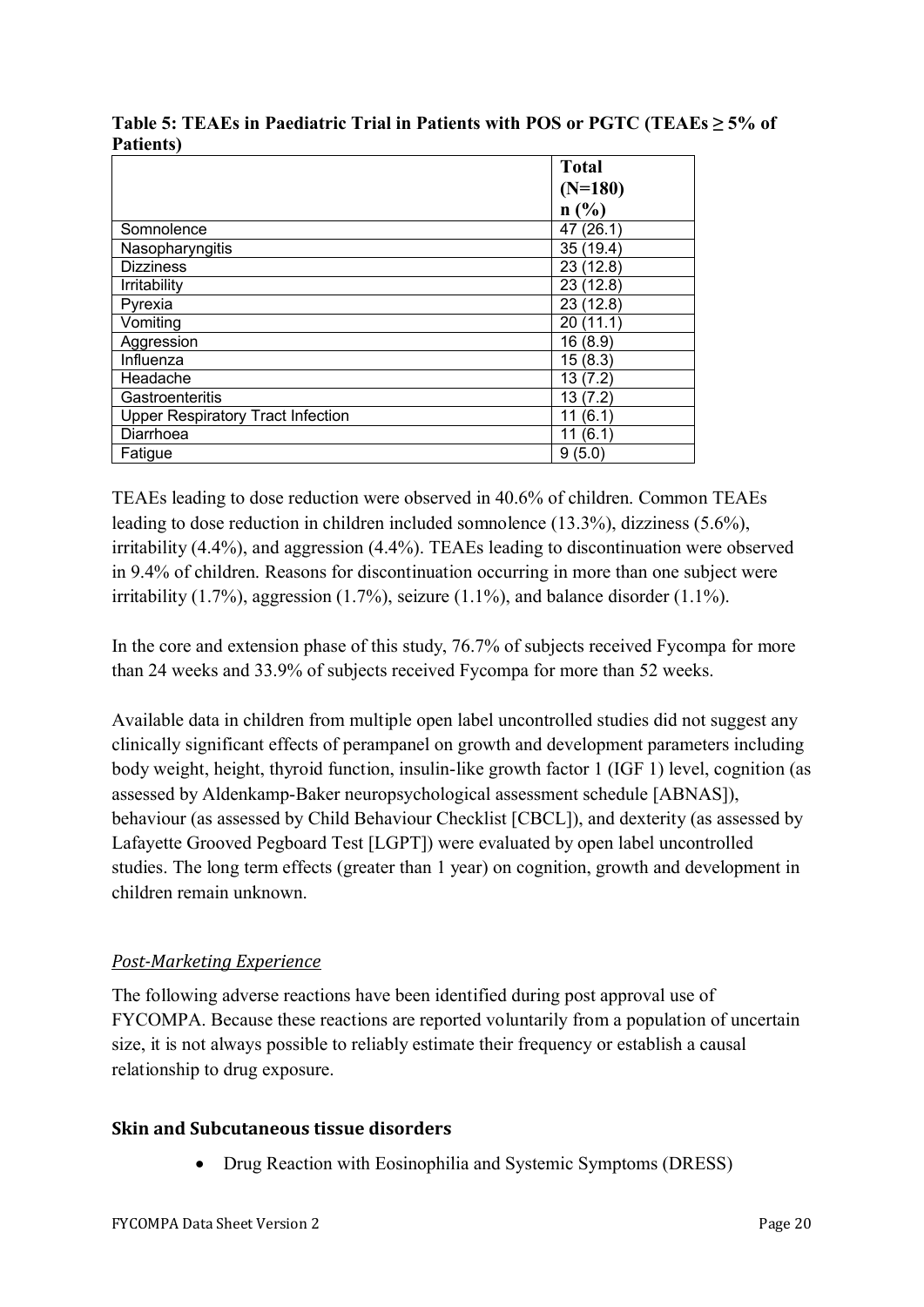## **Reporting suspected adverse effects**

Reporting suspected adverse reactions after authorisation of the medicine is important. It allows continued monitoring of the benefit/risk balance of the medicine. Healthcare professionals are asked to report any suspected adverse reactions https://nzphvc.otago.ac.nz/reporting/.

#### **4.9 OVERDOSE**

There is limited clinical experience with perampanel overdose in humans. In a report of an intentional overdose that could have resulted in a dose up to 264 mg, the patient experienced events of altered mental status, agitation and aggressive behaviour and recovered without sequelae. There is no available specific antidote to the effects of perampanel. General supportive care of the patient is indicated including monitoring of vital signs and observation of the clinical status of the patient. In view of its long half-life, the effects caused by perampanel could be prolonged. Because of low renal clearance special interventions such as forced diuresis, dialysis or haemoperfusion are unlikely to be of value.

For advice on the management of overdose please contact the National Poisons Centre on 0800 POISON (0800 764766).

# **5 PHARMACOLOGICAL PROPERTIES**

#### **5.1 PHARMACODYNAMIC PROPERTIES**

Pharmacotherapeutic group: antiepileptics, carboxamide derivatives; ATC code: N03AF03.

#### **Mechanism of action**

Perampanel is a first-in-class selective, non-competitive antagonist of the ionotropic α-amino-3hydroxy-5-methyl-4-isoxazoleproprionic acid (AMPA) glutamate receptor on post-synaptic neurons. Glutamate is the primary excitatory neurotransmitter in the central nervous system and is implicated in a number of neurological disorders caused by neuronal overexcitation. Several perampanel metabolites are also AMPA antagonists, although weaker than the parent compound. In vitro, perampanel inhibited AMPA-induced (but not NMDA-induced) increase in intracellular calcium in rat cortical neurons. In vivo, perampanel displayed anticonvulsant activity in several animal models.

The precise mechanism by which perampanel exerts its antiepileptic effects in humans remains to be fully elucidated.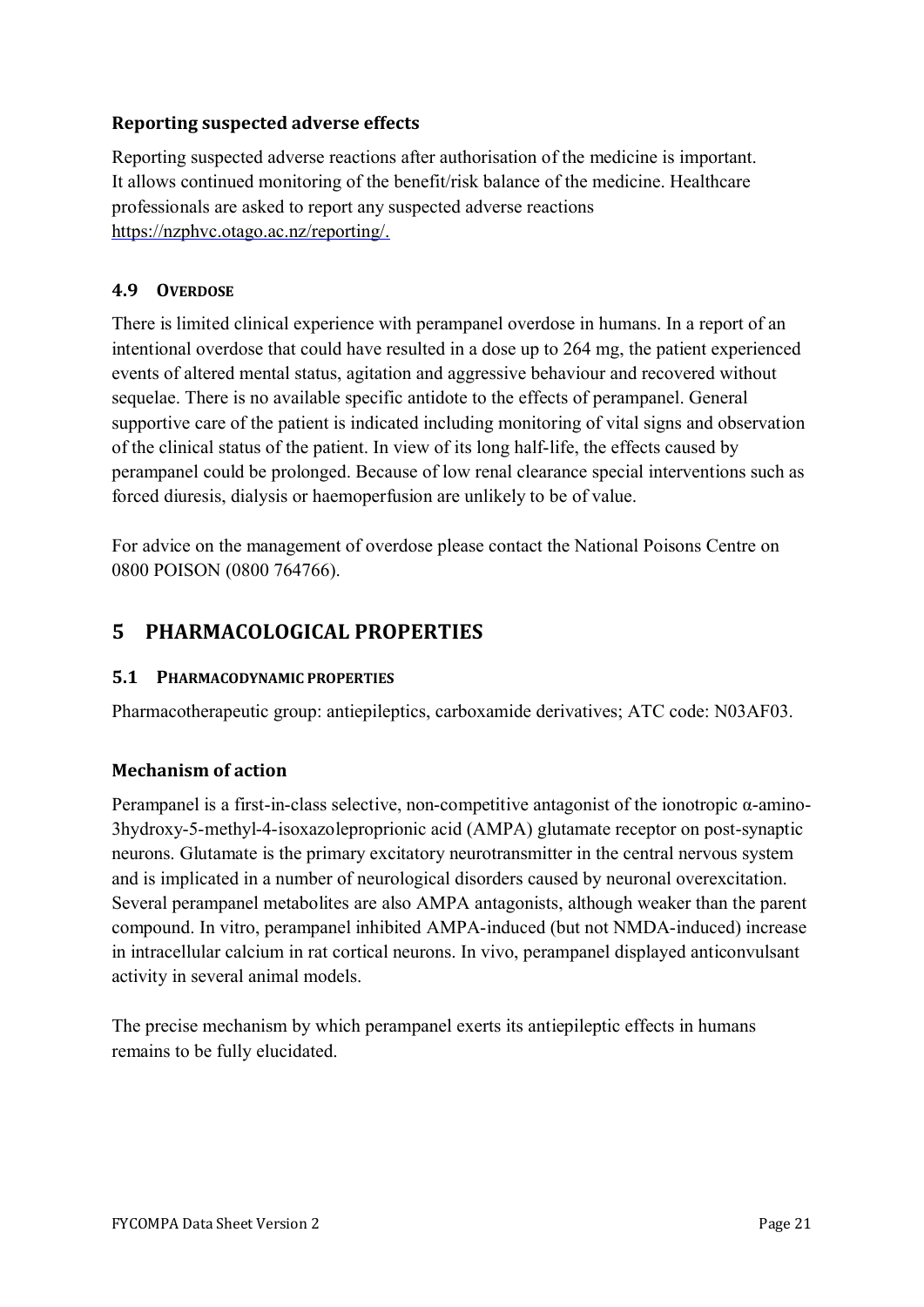## **Pharmacodynamic effects**

Pharmacokinetic-pharmacodynamic (efficacy) analyses have shown that within the recommended dose range there is a positive correlation between serum levels of FYCOMPA and seizure frequency for partial-onset seizures and primary generalised tonic-clonic seizures.

### **Psychomotor performance**

Single and multiple doses of 8 mg and 12 mg impaired psychomotor performance in healthy volunteers in a dose-related manner. The effects of perampanel on complex tasks such as driving ability were additive or supra-additive to the impairment effects of alcohol. Psychomotor performance testing returned to baseline within 2 weeks of cessation of perampanel dosing.

### **Cognitive function**

In a healthy volunteer study to assess the effects of perampanel on alertness, and memory using a standard battery of assessments, no effects of perampanel were found following single and multiple doses of perampanel up to 12 mg/day.

In an open label uncontrolled study conducted in paediatric patients, no clinically important changes in cognition relative to baseline as measured by ABNAS were observed following adjunctive perampanel therapy (see Section 5.1 Paediatric population). Long-term cognitive effects of perampanel in children are unknown.

## **Cardiac electrophysiology**

Perampanel did not prolong the QTc interval when administered in daily doses up to 12 mg/day, and did not have a dose-related or clinically important effect on QRS duration.

#### **Clinical efficacy and safety**

#### *Partial-Onset Seizures in adults and adolescents*

The efficacy of FYCOMPA in partial-onset seizures in adults and adolescents was established in three adjunctive therapy 19 week, randomised, double-blind, placebocontrolled, multicentre trials in adult and adolescent patients. Subjects had partial-onset seizures with or without secondary generalisation and were not adequately controlled with one to three concomitant AEDs. During a 6-week baseline period, subjects were required to have more than five seizures with no seizure-free period exceeding 25 days. In these three trials, subjects had a mean duration of epilepsy of approximately 21.06 years. Between 85.3% and 89.1% of patients were taking two to three concomitant AEDs with or without concurrent vagal nerve stimulation.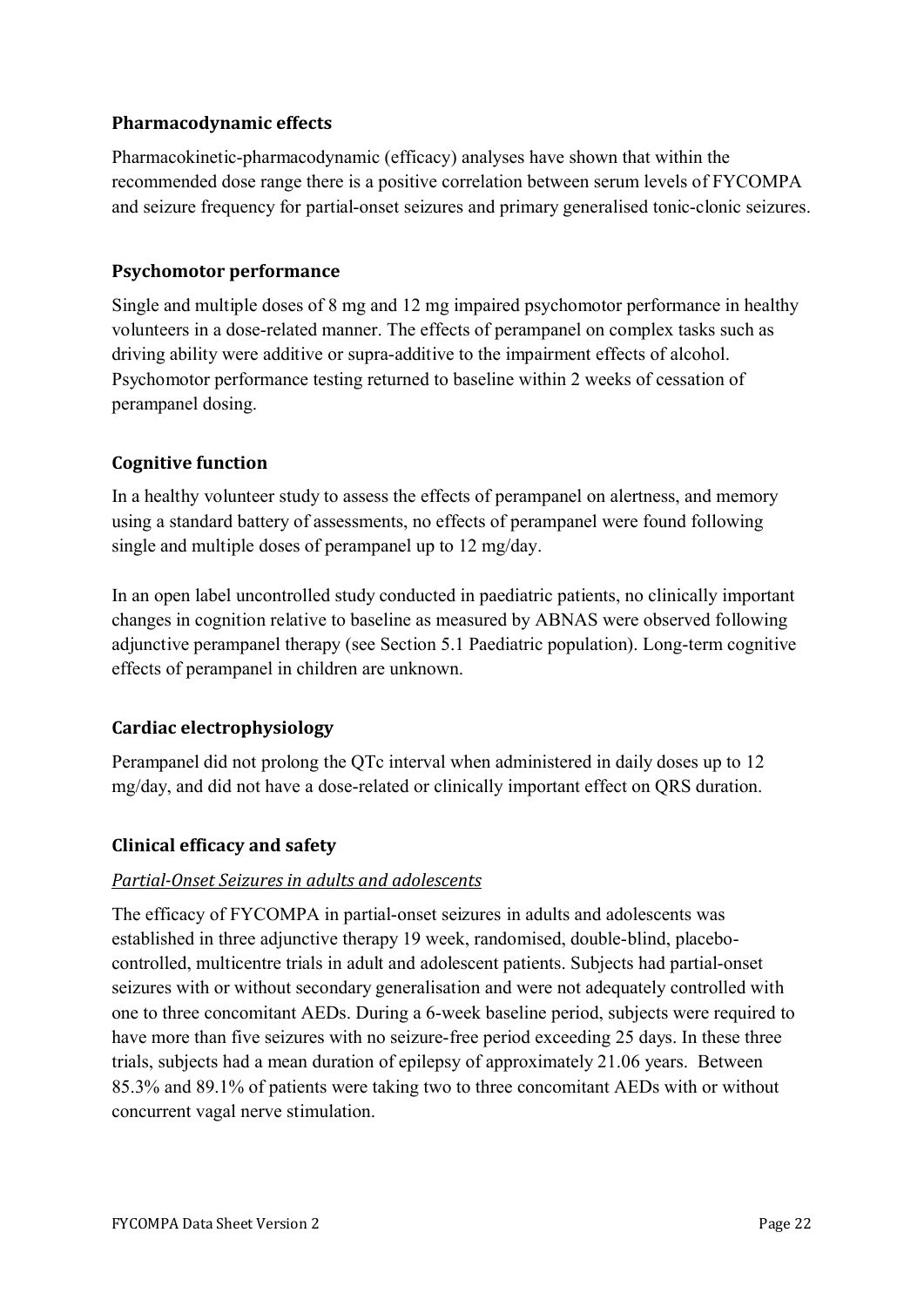Two studies (studies 304 and 305) compared doses of FYCOMPA 8 and 12 mg/day with placebo and the third study (study 306) compared doses of FYCOMPA 2, 4 and 8 mg/day with placebo. In all three trials, following a 6-week Baseline Phase to establish baseline seizure frequency prior to randomisation, subjects were randomised and titrated to the randomised dose. During the Titration Phase in all three trials, treatment was initiated at 2 mg/day and increased in weekly increments of 2 mg/day to the target dose. Subjects experiencing intolerable adverse events could remain on the same dose or have their dose decreased to the previously tolerated dose. In all three trials, the Titration Phase was followed by a Maintenance Phase that lasted 13 weeks, during which patients were to remain on a stable dose of FYCOMPA.

The pooled 50% responder rates were placebo 19%, 4 mg 29%, 8 mg 35% and 12 mg 35%. A statistically significant effect on the reduction in 28-day seizure frequency (Baseline to Treatment Phase) as compared to the placebo group was observed with FYCOMPA treatment at doses of 4 mg/day (Study 306), 8 mg/day (Studies 304, 305 and 306), and 12 mg/day (Studies 304 and 305). The 50% responder rates in the 4 mg, 8 mg and 12 mg groups were respectively 23.0%, 31.5%, and 30.0% in combination with enzyme inducing anti-epileptic medicinal products and were 33.3%, 46.5% and 50.0% when FYCOMPA was given in combination with non-enzyme-inducing anti-epileptic medicinal products. These studies show that once-daily administration of FYCOMPA at doses of 4 mg to 12 mg was significantly more efficacious than placebo as adjunctive treatment in this population.

| риссью апа і усопіра абэс            |                             |                             |                   |                              |                              |
|--------------------------------------|-----------------------------|-----------------------------|-------------------|------------------------------|------------------------------|
| Treatment<br><b>Responder status</b> | <b>Placebo</b><br>$(N=441)$ | $2 \text{ mg}$<br>$(N=180)$ | 4 mg<br>$(N=172)$ | 8 <sub>mg</sub><br>$(N=431)$ | $12 \text{ mg}$<br>$(N=254)$ |
|                                      | $\frac{0}{0}$               | $\frac{6}{6}$               | $\frac{0}{0}$     | $\frac{6}{9}$                | $\frac{0}{0}$                |
| Maintenance - LOCF                   |                             |                             |                   |                              |                              |
| Yes                                  | 19.3                        | 20.6                        | 28.5              | 35.3                         | 35.0                         |
| No                                   | 80.7                        | 79.4                        | 71.5              | 64.7                         | 65.0                         |

**Table 6: Pooled 50% responder rate during the maintenance period (LOCF) for placebo and Fycompa dose**

Therefore the number needed to treat (NNT) with any dose of FYCOMPA for 4 mg to 12 mg to achieve a 50% reduction in seizure frequency was 6.25 to 10.9.

Data from placebo-controlled studies demonstrate that improvement in seizure control is observed with a once-daily FYCOMPA dose of 4 mg and this benefit is enhanced as the dose is increased to 8 mg/day. No efficacy benefit was observed at the dose of 12 mg as compared to the dose of 8 mg in the overall population. Benefit at the dose of 12 mg was observed in some patients who tolerate the dose of 8 mg and when the clinical response to that dose was insufficient. A clinically meaningful reduction in seizure frequency relative to placebo was achieved as early as the second week of dosing when patients reached a daily dose of 4 mg.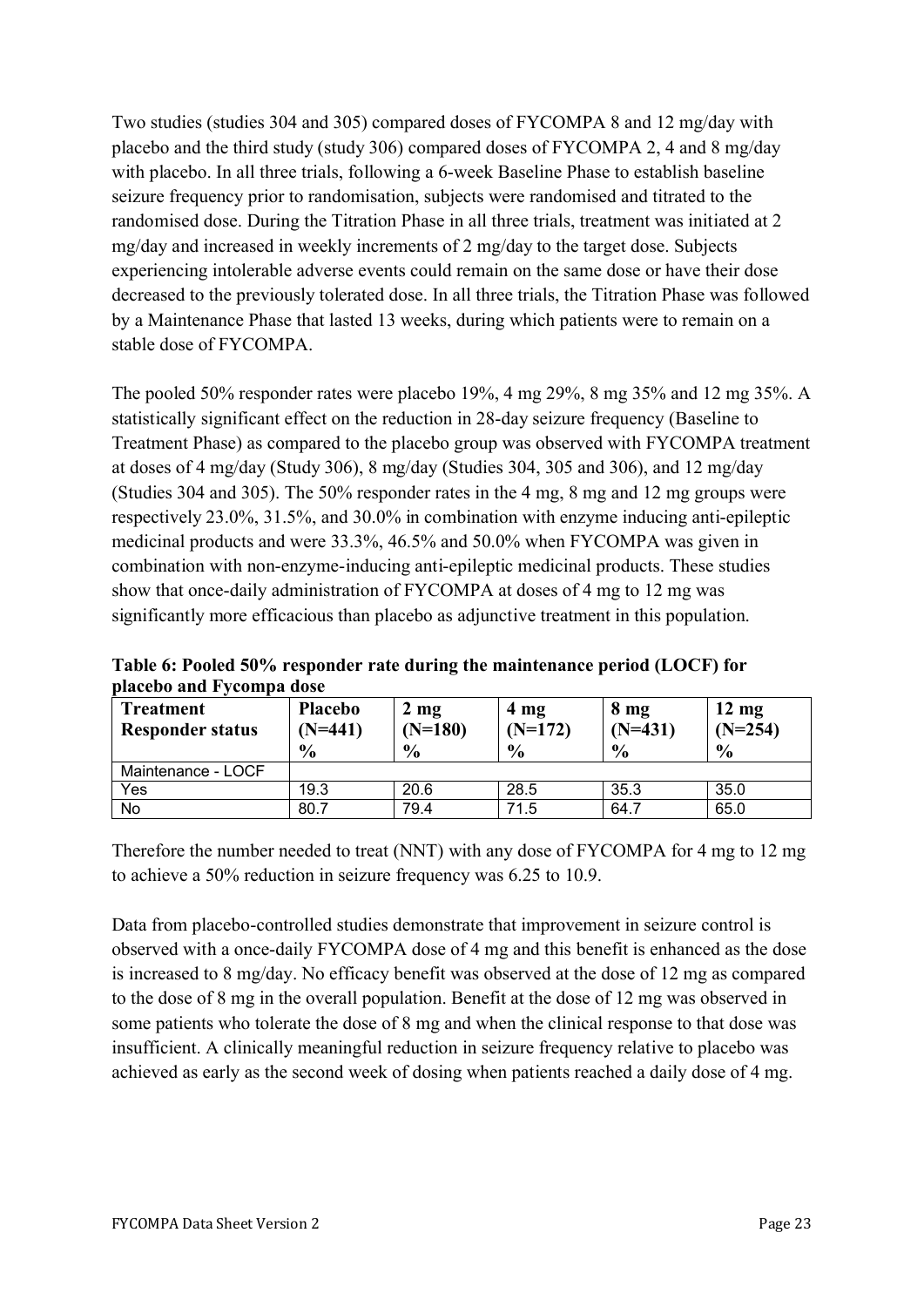#### *Open label extension study for Partial Onset Seizures in adults and adolescents*

Ninety-seven percent of the patients who completed the randomised trials were enrolled in the open label extension study (n=1186). Patients from the randomised trial were converted to perampanel over 16 weeks followed by a long-term maintenance period ( $\geq 1$  year). The mean average daily dose was 10.05 mg.

#### *Elderly Patients in Clinical Trials for Partial Onset Seizures*

In these studies, 31 patients aged 65 and over received perampanel. Due to high rates of dizziness and falls in these patients, FYCOMPA should be used with caution in the elderly.

#### *Primary Generalised Tonic-Clonic Seizures in adults and adolescents*

FYCOMPA as adjunctive therapy in patients 12 years of age and older with idiopathic generalised epilepsy experiencing primary generalised tonic-clonic seizures was established in a multicentre, randomised, double-blind, placebo-controlled study (Study 332). Eligible patients on a stable dose of 1 to 3 AEDs experiencing at least 3 primary generalised tonicclonic seizures during the 8-week baseline period were randomised to either FYCOMPA or placebo. The population included 164 patients (FYCOMPA N=82, placebo N=82). Patients were titrated over four weeks to a target dose of 8 mg per day or the highest tolerated dose and treated for an additional 13 weeks on the last dose level achieved at the end of the titration period. The total treatment period was 17 weeks. Study drug was given once per day.

The primary endpoint was the percent change from baseline in primary generalised tonicclonic seizure frequency per 28 days during the treatment period (titration + maintenance) as compared to the baseline period. The median percent change in primary generalised tonicclonic seizure frequency per 28 days during the Titration and Maintenance Periods (combined) relative to Pre-randomization was greater with FYCOMPA (-76.5%) than with placebo (-38.4%), P<0.0001. The 50% primary generalised tonic-clonic seizures responder rate during the Maintenance Period was significantly higher in the FYCOMPA group (64.2%) than in the placebo group (39.5%), P=0.0019. The 50% responder rates were 58.0% for the FYCOMPA group and  $35.8\%$  for the placebo group (P=0.0059) when discontinued patients were considered non-responders. The 50% responder rate was 22.2% when FYCOMPA was used in combination with enzyme inducing anti-epileptic medicinal products and 69.4% when FYCOMPA was given in combination with non-enzyme-inducing antiepileptic medicinal products. The number of FYCOMPA subjects taking enzyme inducing anti-epileptic medicinal products was small  $(n = 9)$ .

During the 3 month maintenance period, 30.9% of the patients on FYCOMPA in the clinical studies became free of PGTC seizures compared with 12.3% on placebo. Freedom from all seizures was achieved in 23.5% of patients on FYCOMPA compared to 4.9% of patients on placebo. The efficacy of FYCOMPA in the treatment of absence and myoclonic seizures has not been demonstrated.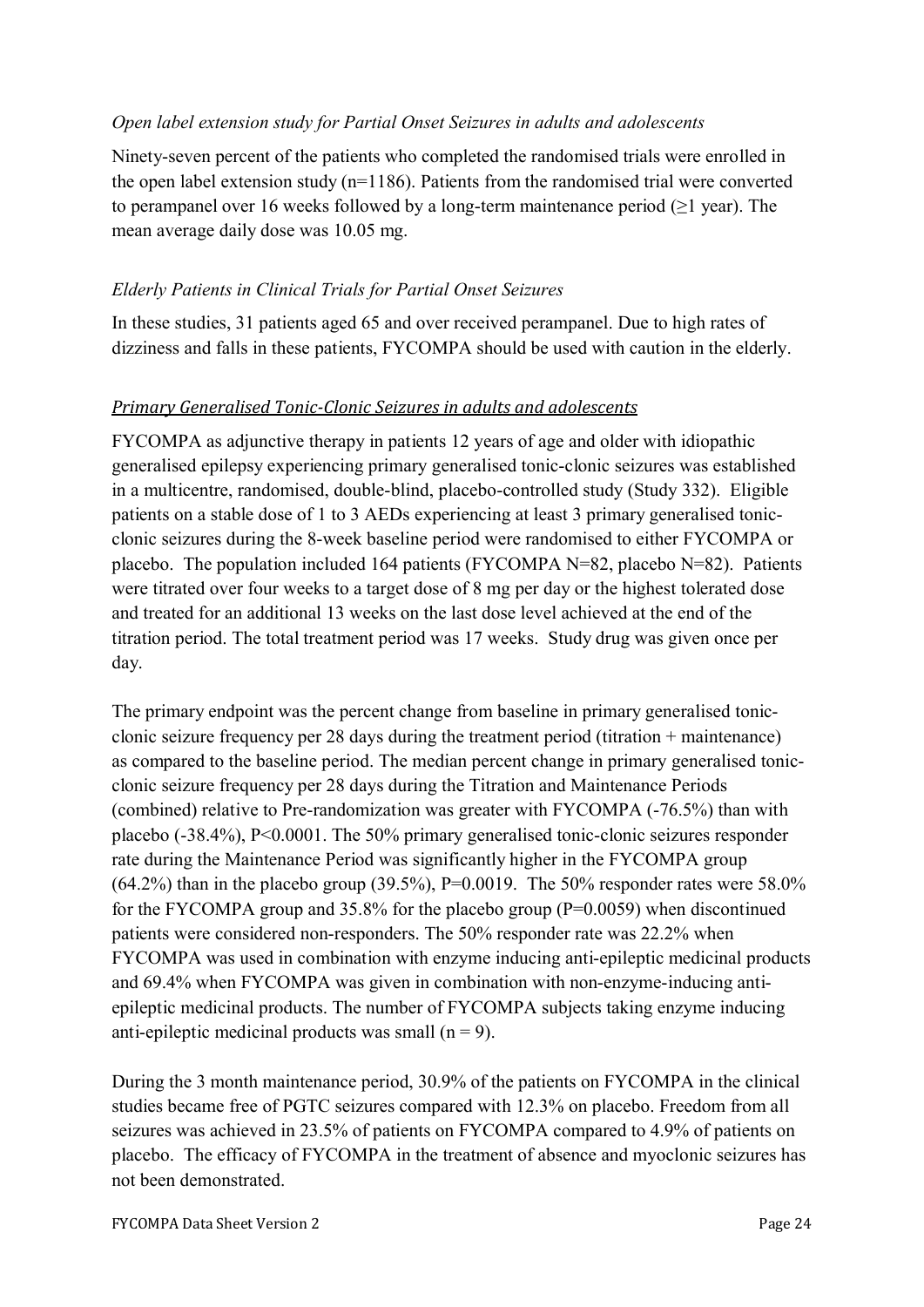#### *Conversion to monotherapy*

In a retrospective study of clinical practice, 51 patients with epilepsy who received FYCOMPA as adjunctive treatment converted to FYCOMPA monotherapy. The majority of these patients had a history of partial onset seizures. Of these, 14 patients (27%) reverted to adjunctive therapy in the following months. Thirty four (34) patients were followed up for at least 6 months and, of these, 24 patients (71%) remained on FYCOMPA monotherapy for at least 6 months. Ten (10) patients were followed up for at least 18 months and, of these, 3 patients (30%) remained on FYCOMPA monotherapy for at least 18 months.

### *Paediatric population*

The three pivotal double-blind placebo-controlled phase 3 studies included 143 adolescents between the ages of 12 and 18. The results in these adolescents were similar to those seen in the adult population.

Study 332 included 22 adolescents between the ages of 12 and 18. The results in these adolescents were similar to those seen in the adult population.

The efficacy of perampanel in children down to the age of 4 years for POS and 7 years for PGTCS has been extrapolated from data of adolescents and adults with POS or PGTCS. A similar clinical response is expected in these patients based on the paediatric posology (see Section 4.2 Dose and method of administration) established to achieve plasma concentrations in the range observed in adolescents and adults taking efficacious doses (see Section [5.2](#page-26-0) Pharmacokinetic properties). Data supporting the extrapolation principle and the safety of perampanel adjunctive therapy in children (aged 4 to <12 years old) have been evaluated in an open-label, uncontrolled study (Study 311). A total of 180 paediatric patients (aged 4 to <12 years old) with inadequately controlled partial-onset seizures or primary generalised tonic-clonic seizures. Patients were titrated over 11 weeks to a target dose of 8 mg/day or the maximum tolerated dose (not to exceed 12 mg/day) for patients not taking concomitant CYP3A-inducing antiepileptic drugs (carbamazepine, oxcarbazepine, eslicarbazepine and phenytoin) or 12 mg/day or the maximum tolerated dose (not to exceed 16 mg/day) for patients taking a concomitant CYP3A-inducing antiepileptic drug. Perampanel dose achieved at the end of titration was maintained for 12 weeks (for a total of 23 weeks of exposure) at the completion of the core study. Patients who entered into Extension Phase were treated for an additional 29 weeks for a total exposure duration of 52 weeks. The approved dose for children weighing <30 kg is lower than the dose used in this study. Efficacy results observed in the core and extension phase of the Study are presented in [Table](#page-25-0) 7. Overall, the treatment effects on the median reduction in seizure frequency, 50% responder rate, and seizure-free rate were sustained following 52 weeks of perampanel treatment.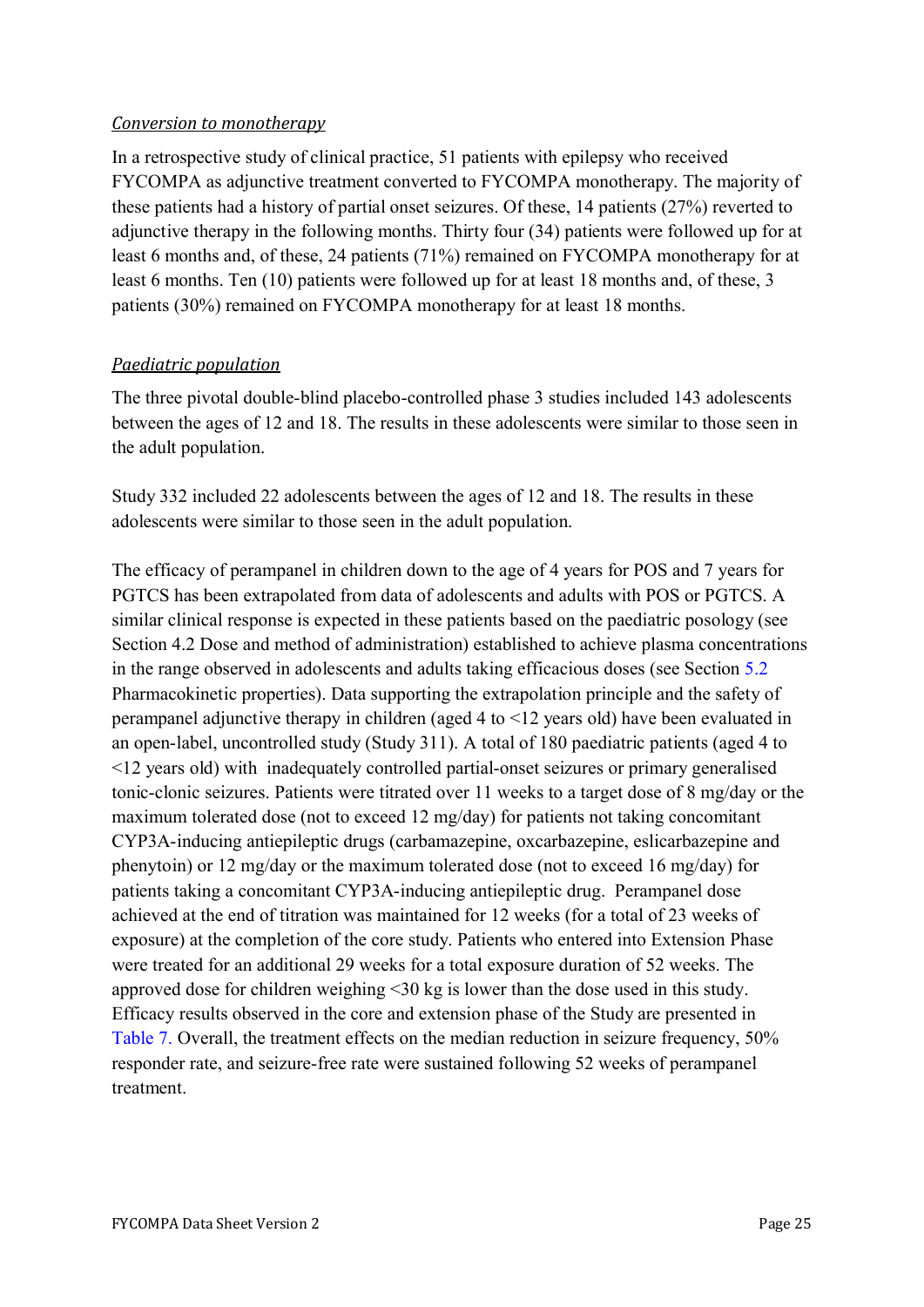|                                                              | <b>POS</b> |                 | <b>PGTCS</b> |                 |  |
|--------------------------------------------------------------|------------|-----------------|--------------|-----------------|--|
|                                                              |            | Subset of       |              | Subset of       |  |
| <b>Disease Cohort</b>                                        | Total      | <b>POS</b> with | Total        | <b>PGTCS</b> of |  |
|                                                              | $(N=148)$  | $SGS$ (N=54)    | $(N=22)$     | IGE $(N=19)$    |  |
| Median change in seizure frequency per 28 days from baseline |            |                 |              |                 |  |
| Treatment duration: 23                                       | $-40.1%$   | $-58.7%$        | $-69.2%$     | $-56.5%$        |  |
| weeks                                                        |            |                 |              |                 |  |
| Treatment duration: 52                                       | $-46.1%$   | $-62.8\%$       | $-47.9%$     | $-39.7%$        |  |
| weeks                                                        |            |                 |              |                 |  |
| 50% Responder Rate                                           |            |                 |              |                 |  |
| Treatment duration: 23                                       | 46.6%      | 64.8%           | 63.6%        | 63.2%           |  |
| weeks                                                        |            |                 |              |                 |  |
| Treatment duration: 52                                       | 45.9%      | 66.7%           | 45.5%        | 42.1%           |  |
| weeks                                                        |            |                 |              |                 |  |

<span id="page-25-0"></span>**Table 7: Summary of Efficacy Endpoint Data in Children Aged 4 to <12 Years from Open-Label Study 311.**

Following 23 weeks of perampanel treatment, 42.6% of patients with partial-onset seizures, 43.7% in the subset of partial-onset seizure patients with secondarily generalized seizures, 34.8% of patients with primary generalized tonic-clonic seizures, and 35.3% in the subset of primary generalized tonic-clonic seizures of idiopathic generalized epilepsy (IGE) patients were very much improved or much improved compared to baseline, as assessed by Clinical Global Impression of Change (CGIC). The treatment effects on the CGIC observed above were sustained following 52 weeks of perampanel treatment.

A 19-week, randomised, double-blind, placebo-controlled study with an open-label extension phase (Study 235) was performed to assess the short-term effects on cognition of Fycompa (target dose range of 8 to 12 mg once daily) as adjunctive therapy in 133 (Fycompa  $n = 85$ , placebo  $n = 48$ ) adolescent patients, aged 12 to less than 18 years old, with inadequately controlled partial-onset seizures. Cognitive function was assessed by the Cognitive Drug Research (CDR) System Global Cognition t-Score, which is a composite score derived from 5 domains testing Power of Attention, Continuity of Attention, Quality of Episodic Secondary Memory, Quality of Working Memory, and Speed of Memory. The mean change (SD) from baseline to end of double-blind treatment (19 weeks) in CDR System Global Cognition t-Score was 1.1 (7.14) in the placebo group and (minus)  $-1.0$  (8.86) in the perampanel group, with the difference between the treatment groups in LS means (95% CI) = (minus) -2.2 (-5.2, 0.8). There was no statistically significant difference between the treatment groups ( $p = 0.145$ ). CDR System Global Cognition t-Scores for placebo and perampanel were 41.2 (10.7) and 40.8 (13.0), respectively at the baseline. For patients with perampanel in the open label extension  $(n = 112)$ , the mean change (SD) from baseline to end of open-label treatment (52 weeks) in CDR System Global Cognition t-Score was (minus) - 1.0 (9.91). This was not statistically significant ( $p = 0.96$ ). After up to 52 weeks of treatment with perampanel ( $n = 114$ ), no effect on bone growth was observed. No effects on weight, height and sexual development were seen following up to 104 weeks of treatment ( $n = 114$ ).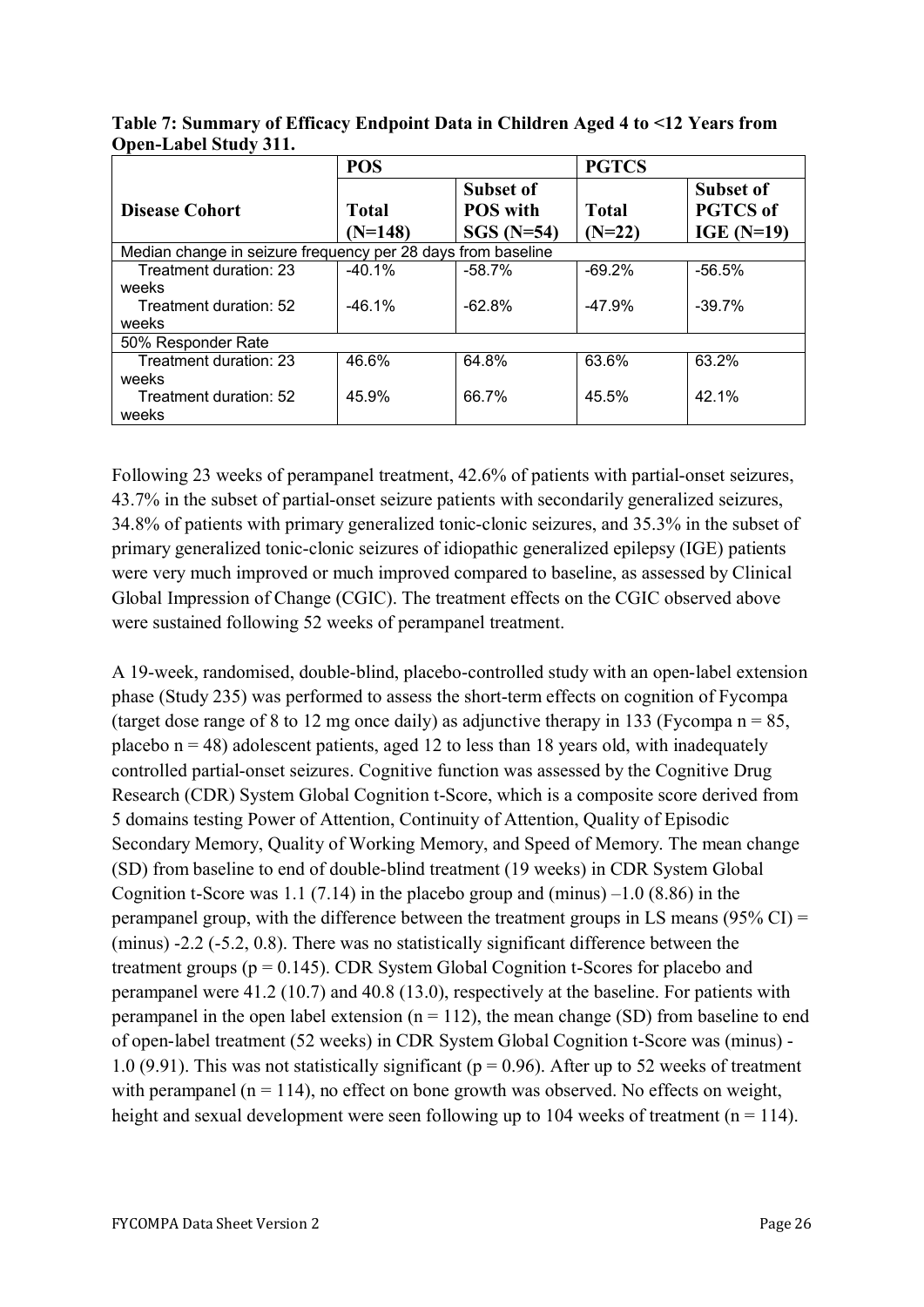There is limited long term safety data in children below 12 years of age. The safety and efficacy of FYCOMPA in children below 4 years of age have not been established yet.

### <span id="page-26-0"></span>**5.2 PHARMACOKINETIC PROPERTIES**

The pharmacokinetics of perampanel have been studied in healthy adult subjects (age range 18 to 79), subjects with hepatic impairment, and adults, adolescents, and paediatric patients with partial-onset seizures and primary generalised tonic-clonic seizures.

## **Absorption**

Perampanel is around 100% bioavailable. Median Tmax range from 0.5 to 2.5 hours under fasted conditions.

Perampanel is readily absorbed after oral administration with no evidence of marked firstpass metabolism. Food does not affect the extent of absorption, but slows the rate of absorption. When administered with food, peak plasma concentrations are reduced and delayed by 2 hours compared with dosing in a fasted state.

FYCOMPA oral suspension is bioequivalent on a mg per mg basis to FYCOMPA film-coated tablets under fasted conditions. When a single 12 mg dose of both formulations was administered with a high fat meal, FYCOMPA oral suspension achieves equivalent AUC<sub>0-inf</sub> and approximately 23  $\%$  lower C<sub>max</sub> and 2 hours delay in time to peak exposure  $(T_{\text{max}})$  compared to the film-coated tablet formulation. However, population pharmacokinetic analysis demonstrated that under simulated steady state exposure conditions,  $C_{\text{max}}$  and  $AUC$ , of FYCOMPA oral suspension were bioequivalent to the film-coated tablet formulation under both fasted and fed conditions.

When coadministered with a high fat meal,  $C_{\text{max}}$  and  $AUC_{0\text{-inf}}$  of a single 12-mg dose of perampanel oral suspension were approximately 22% and 13%, respectively, lower compared to fasted conditions.

## **Distribution**

Data from *in vitro* studies indicate that perampanel is approximately 95% bound to plasma proteins.

*In vitro* studies show that perampanel is not a substrate or significant inhibitor of organic anion transporting polypeptides (OATP) 1B1 and 1B3, organic anion transporters (OAT) 1, 2, 3, and 4, organic cation transporters (OCT) 1, 2, and 3, and the efflux transporters Pglycoprotein and Breast Cancer Resistance Protein (BCRP).

#### **Biotransformation**

Perampanel is extensively metabolised via primary oxidation and sequential glucuronidation. Primary oxidative metabolism is mediated by CYP3A based on results of *in vitro* studies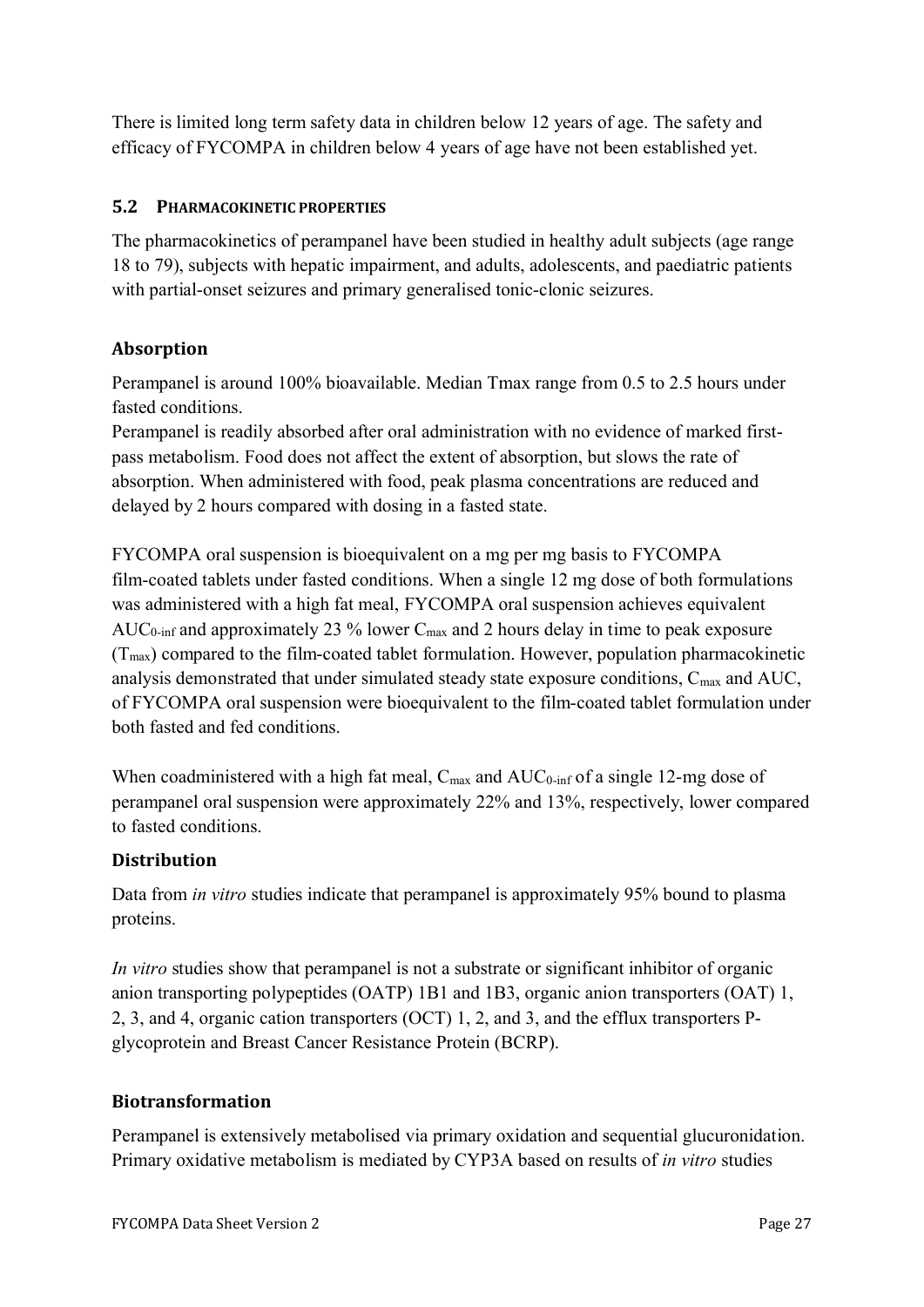using recombinant human CYPs and human liver microsomes. However, the metabolism has not been completely elucidated and other pathways cannot be excluded.

Following administration of radiolabeled perampanel, only trace amounts of perampanel metabolites were observed in plasma.

### **Elimination**

Following administration of a radiolabeled perampanel dose to 8 healthy elderly subjects, 30% of recovered radioactivity was found in the urine and 70% in the faeces. In urine and faeces, recovered radioactivity was primarily composed of a mixture of oxidative and conjugated metabolites. In a population pharmacokinetic analysis of pooled data from 19 Phase 1 studies, the average  $t_{1/2}$  of perampanel was 105 hours. When dosed in combination with the strong CYP3A inducer carbamazepine, the average  $t_{1/2}$  was 25 hours.

### **Linearity/non-linearity**

In a population PK analysis on pooled data from twenty Phase 1 studies in healthy subjects receiving perampanel between 0.2 and 36 mg either as single or multiple doses, one Phase 2 and five Phase 3 studies in patients with partial-onset seizure receiving perampanel between 2 and 16 mg/day and two Phase 3 studies in patients with primary generalised tonic-clonic seizures receiving perampanel between 2 and 14 mg/day a linear relationship was found between dose and perampanel plasma concentrations. Dose linearity was demonstrated in the population PK analysis for doses between 0.2 and 36 mg.

#### **Special populations**

#### *Hepatic impairment*

The pharmacokinetics of perampanel following a single 1 mg dose were evaluated in 12 adults with mild and moderate hepatic impairment (Child-Pugh A and B, respectively) compared with 12 healthy, demographically matched adults. The mean apparent clearance of unbound perampanel in mildly impaired subjects was 188 mL/min vs. 338 mL/min in matched controls, and in moderately impaired subjects was 120 mL/min vs. 392 mL/min in matched controls. The t1/2 was longer in mildly impaired (306 h vs. 125 h) and moderately impaired (295 h vs. 139 h) subjects compared to matched healthy subjects. FYCOMPA has not been studied in paediatric patients with hepatic impairment (see Section [4.2](#page-2-0) Dose and method of administration).

## *Renal impairment*

The pharmacokinetics of perampanel have not been formally evaluated in adults and children with renal impairment (see Section [4.2](#page-2-0) Dose and method of administration).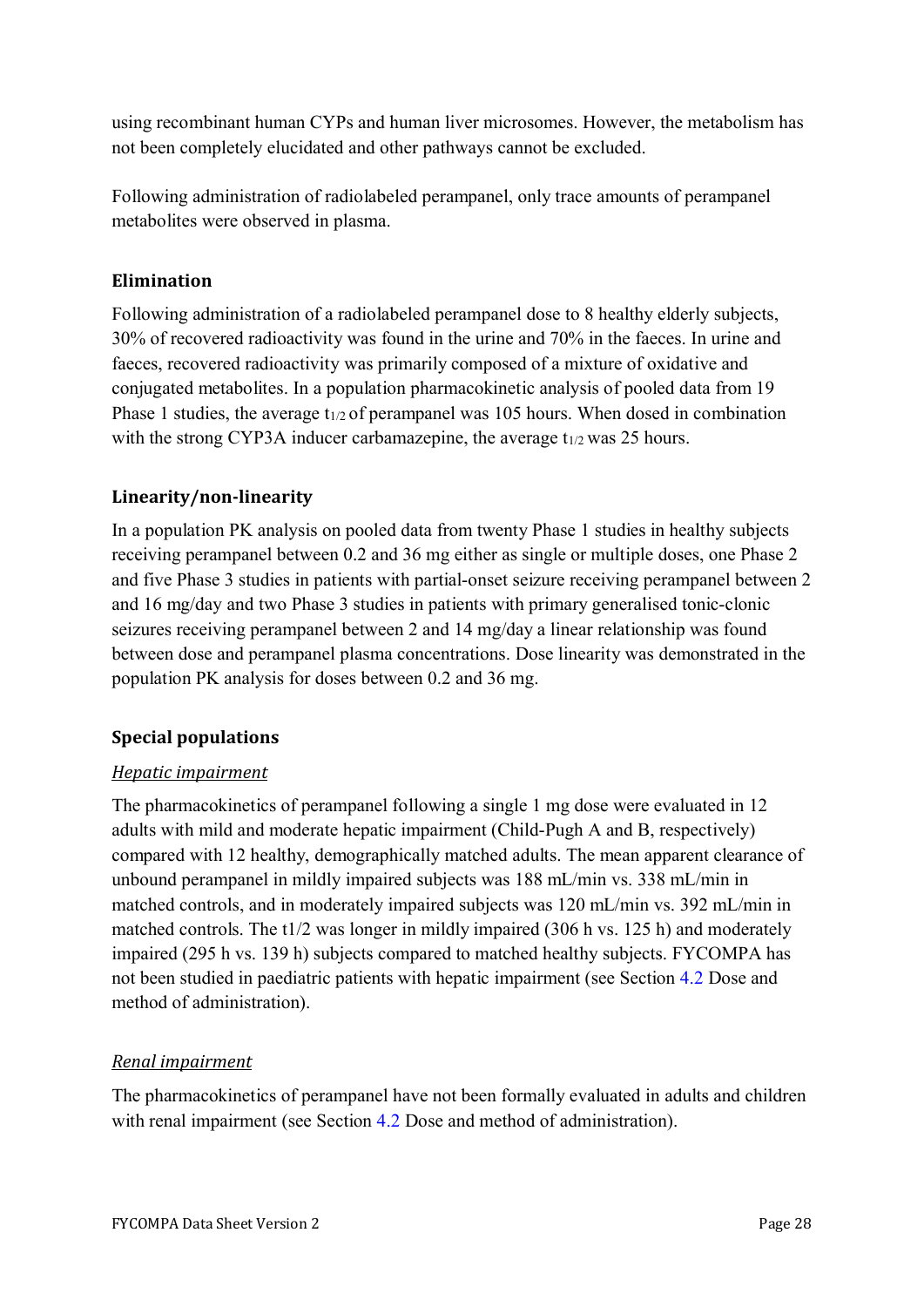Perampanel is eliminated almost exclusively by metabolism followed by rapid excretion of metabolites; only trace amounts of perampanel metabolites are observed in plasma. In a population pharmacokinetics analysis of adults and adolescents, apparent clearance of perampanel was decreased by 27% in patients with mild renal impairment (creatinine clearance 50-80 mL/min) compared to patients with normal renal function (creatinine clearance > 80 mL/min), with corresponding 37% increase in AUC. Considering the substantial overlap in the exposure between normal and mildly impaired adult and adolescent patients, no dosage adjustment is necessary for adult or adolescent patients with mild renal impairment. Based on the pharmacokinetic properties of perampanel, no dosage adjustment is recommended for paediatric patients with mild renal impairment.

FYCOMPA has not been studied in adults and children with severe renal impairment and adults and children undergoing haemodialysis. (See Section [4.2](#page-2-0) Dose and method of administration).

### *Gender*

In a population pharmacokinetic analysis of patients with partial-onset seizures receiving perampanel up to 12 mg/day and patients with primary generalised tonic-clonic seizures receiving perampanel up to 8 mg/day in placebo-controlled clinical trials, perampanel clearance in females (0.54 l/h) was 18% lower than in males (0.66 l/h).

#### *Elderly* (65 years of age and above)

Perampanel was given to 31 patients with epilepsy aged 65 years or older. While large differences in the pharmacokinetics of perampanel were not apparent, due to the adverse events experienced by these patients perampanel should be used with caution in the elderly.

## *Paediatric Population*

In a population pharmacokinetic analysis on pooled data from children aged 4 to <12 years, adolescent patients aged  $\geq$ 12 years, and adults, perampanel clearance decreased with an reduction in body weight. Hence, dose adjustment for children aged 4 to <12 years with a body weight <30kg is necessary (see Section 4.2 Dose and method of administration)

#### **5.3 PRECLINICAL SAFETY DATA**

#### **Genotoxicity**

Perampanel was negative in the bacterial reverse mutation and mouse lymphoma tk assays *in vitro*, and in the micronucleus test in rats *in vivo*.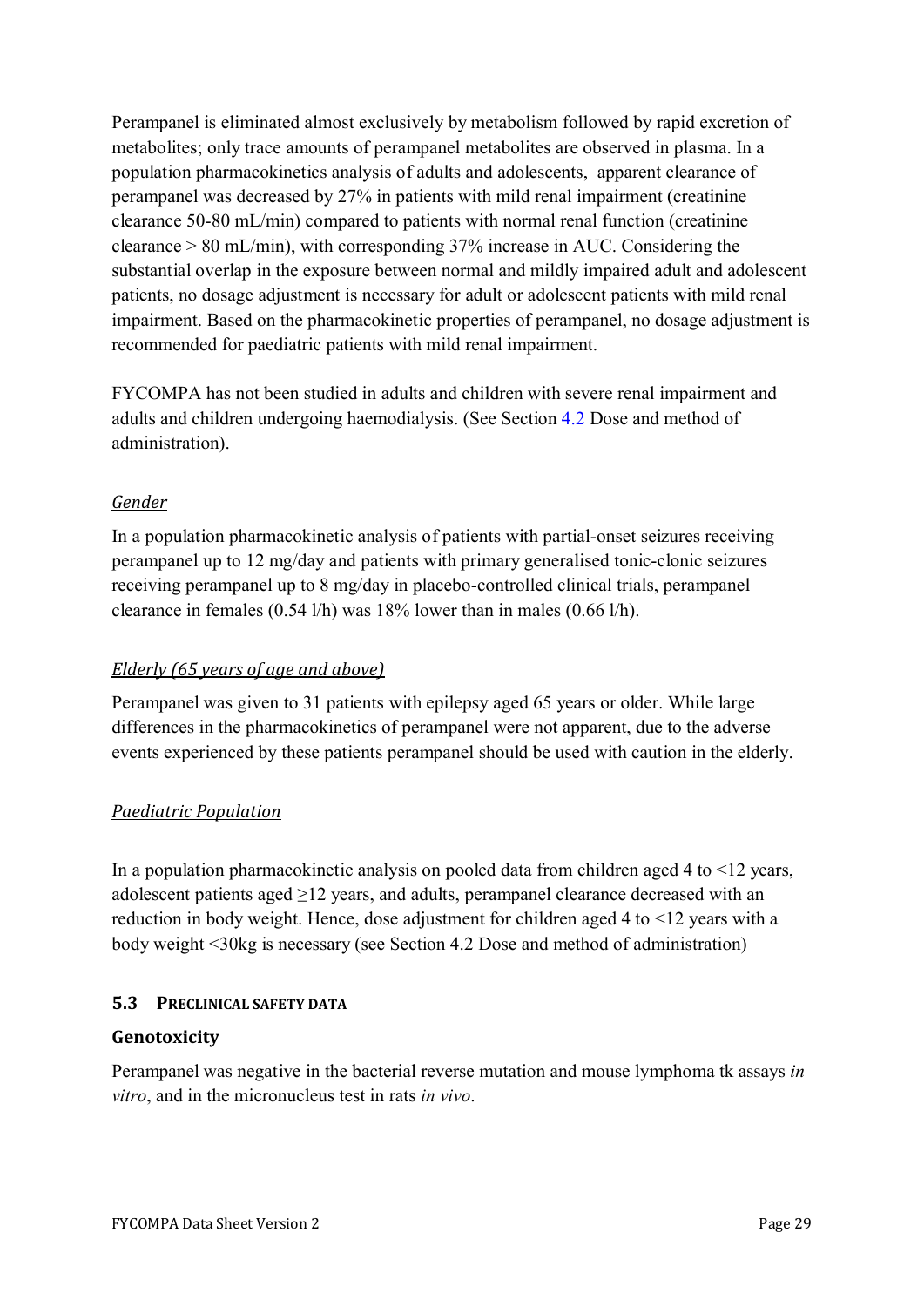## **Carcinogenicity**

Perampanel was administered orally to mice (1, 3, 10 or 30 mg/kg/day) and rats (10, 30 or 100 mg/kg/day in males; 3, 10 or 30 mg/kg/day in females) for up to 104 weeks. There was no evidence of treatment-related tumours in either species. Estimated exposures (plasma AUC) to perampanel at the highest doses tested were less than anticipated clinical exposure at the MRHD of 12 mg/day.

## **Juvenile animal data**

Oral administration of perampanel to juvenile rats for 12 weeks from post natal day 7 of life at doses of 1, 3 and 3/10/30 mg/kg/day (high-dose escalations after 4 and 8 weeks) was associated with CNS clinical signs and decreased hindlimb grip strength/foot splay (all doses), reduced growth and neurobehavioural impairment (mid/high doses), and delayed sexual maturation (high dose). A no-effect dose was not determined. Oral administration of perampanel to juvenile dogs for 33 weeks from post natal day 42 of life at doses of 1,5 and 5/10 mg/kg/day (high dose escalation after 2 weeks) was associated with CNS clinical signs at all dose. The CNS clinical signs were due to exaggerated pharmacologic effects of perampanel.

# **6 PHARMACEUTICAL PARTICULARS**

#### <span id="page-29-0"></span>**6.1 LIST OF EXCIPIENTS**

#### **Film-coated tablets**

The tablets contain the excipients lactose monohydrate, hypromellose, povidone, magnesium stearate, purified talc, microcrystalline cellulose (6 mg, 8 mg, 10 mg and 12 mg only), macrogol 8000, titanium dioxide, iron oxide yellow (2 mg, 10 mg), iron oxide red (2mg, 4 mg, 6 mg, and 8 mg only), iron oxide black (8 mg only) and indigo carmine aluminium lake (10 mg & 12 mg only).

#### **Oral suspension**

The oral suspension contains sorbitol solution  $(70\%)$  (crystallising), Avicel RC – 591, poloxamer, dimeticone 500, polysorbate 65, methylcellulose, silicon dioxide, PEG-40 stearate, benzoic acid, sorbic acid, sulfuric acid, citric acid, sodium benzoate, purified water.

#### **6.2 INCOMPATIBILITIES**

Not applicable.

#### **6.3 SHELF LIFE**

FYCOMPA 2, 4, 6, 8, 10, 12 mg film coated tablets: 60 months. FYCOMPA oral suspension: 24 months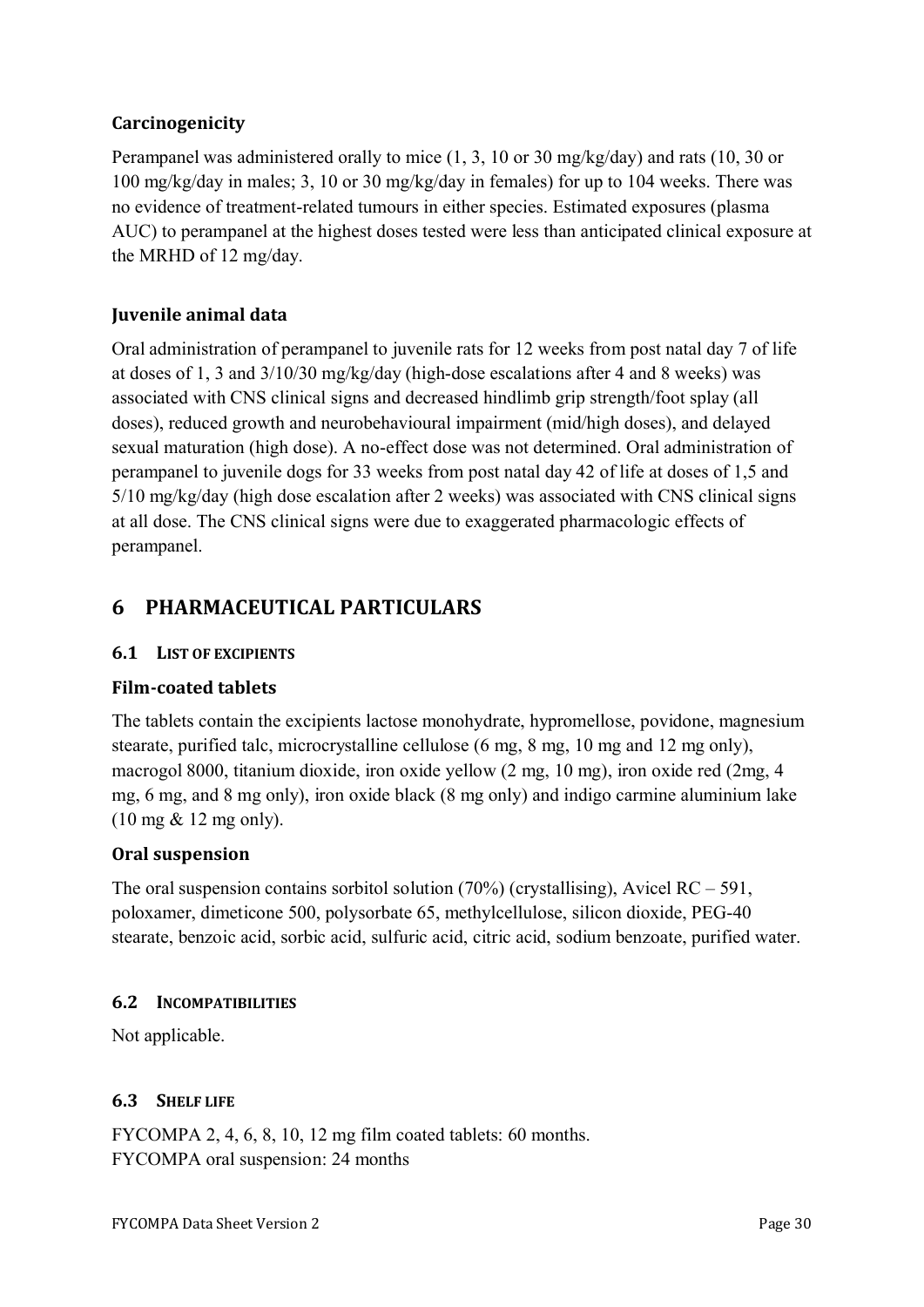The oral suspension should be used within 90 days of first opening.

#### **6.4 SPECIAL PRECAUTIONS FOR STORAGE**

#### **FYCOMPA film coated tablets**

Store below 30°C. Store in original container.

#### **FYCOMPA oral suspension**

Store below 30°C. Do not freeze. Use within 90 days after the first opening of the bottle

#### **6.5 NATURE AND CONTENTS OF CONTAINER**

#### **Film-coated tablets**

FYCOMPA 2 mg film coated tablet is available in PVC/aluminium blisters of 7. FYCOMPA 4 mg film coated tablet is available in PVC/aluminium blisters of 28. FYCOMPA 6 mg film coated tablet is available in PVC/aluminium blisters of 28. FYCOMPA 8 mg film coated tablet is available in PVC/aluminium blisters of 28. FYCOMPA 10 mg film coated tablet is available in PVC/aluminium blisters of 28. FYCOMPA 12 mg film coated tablet is available in PVC/aluminium blisters of 28.

Not all pack sizes may be marketed.

#### **Oral suspension**

FYCOMPA oral suspension is supplied in a polyethylene terephthalate (PET) bottle with a child-resistant (CR) polypropylene (PP) closure; each bottle contains 340 mL of suspension and is packaged in an outer cardboard carton.

Each carton contains one bottle, two 20 mL graduated oral dosing syringes and an LDPE press in bottle adapter (PIBA). The oral dosing syringes are graduated in 0.5 mL increments.

#### **6.6 SPECIAL PRECAUTIONS FOR DISPOSAL**

No special requirements.

Any unused medicine or waste material should be disposed of in accordance with local requirements.

# **7 MEDICINE SCHEDULE (POISONS STANDARD)**

Prescription Medicine.